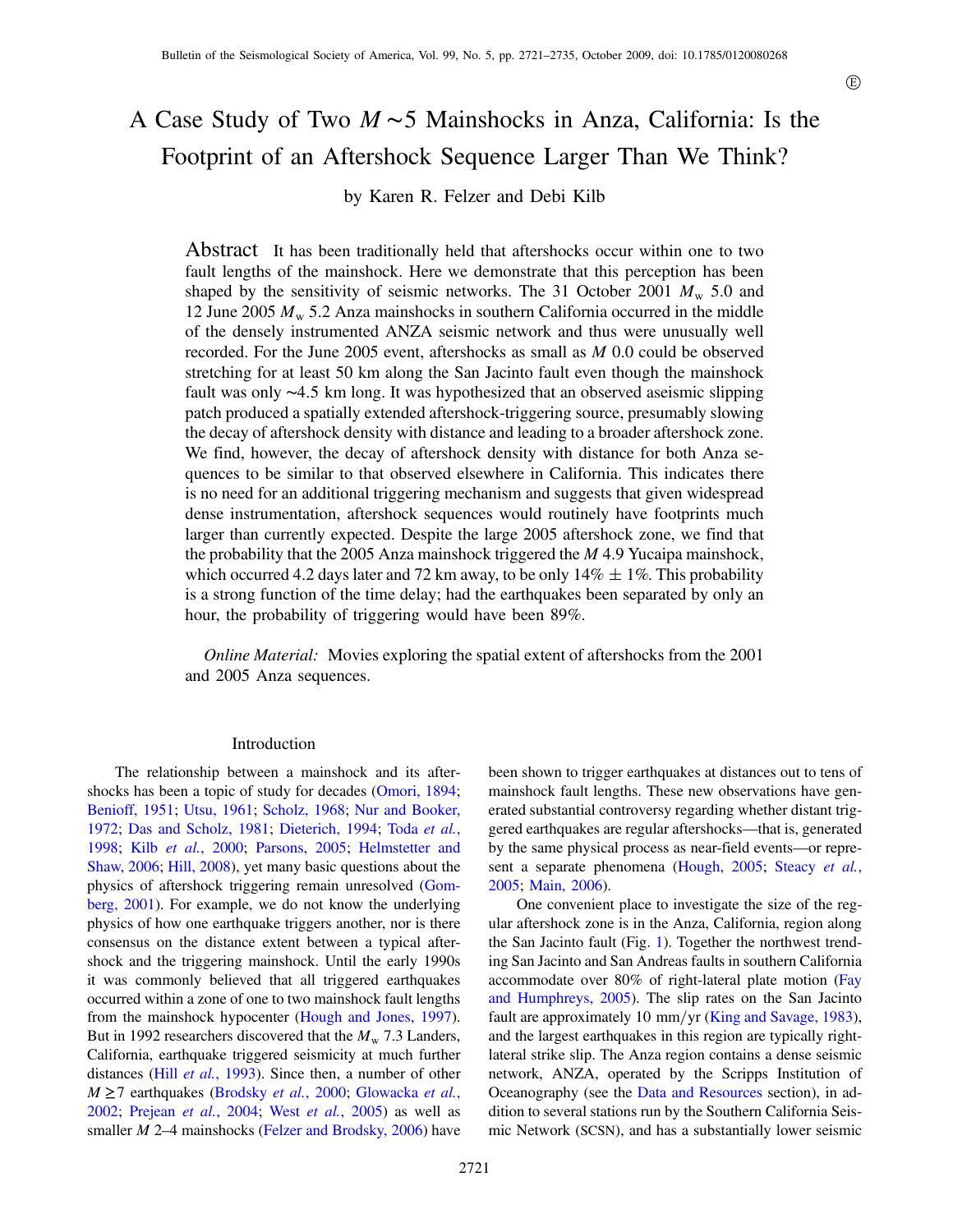attenuation than other densely instrumented regions in California. The benefit of data recorded in regions of low attenuation is that a stronger signal reaches the surface, making interpretation of seismograms easier. Anza is characterized by a very competent granitic geology, and despite a number of shallow regions of low  $Q$ , [Hough](#page-13-20) et al. (1988) found an average <sup>Q</sup> of <sup>∼</sup><sup>1000</sup> at seismogenic depths for P and S waves. At Parkfield, on the other hand, another well-instrumented region, [Abercrombie \(2000\)](#page-12-6) found an average  $Q$  of 200 on the southwest side of the fault, an average  $Q$  of 100 on the northeast, and a thick layer of lower  $Q$ (varying from around 20 to 55) near the surface—a layer so thick, in fact, that the Parkfield borehole stations are deployed within it, not below it.

 $M_{\rm w}$  5.0 and  $M_{\rm w}$  5.2 mainshocks occurred in the Anza region in 2001 and 2005, respectively (Fig. [1\)](#page-1-0). For both mainshocks a large number of small aftershocks were recorded, and relatively large aftershock zones were observed. In the case of the 2005 mainshock, aftershocks extended at least 50 km along the San Jacinto fault zone (Fig. [2\)](#page-2-0) ( $(E)$ ) movies of the aftershock sequences are available in the electronic edition of BSSA). From the empirical magnitude/fault length relationships of [Wells and Coppersmith \(1995\)](#page-13-21) we estimate that the 2005  $M_w$  5.2 mainshock was only <sup>∼</sup>4:<sup>5</sup> km long. Thus the observed 50 km long aftershock zone was viewed by the seismological community as an uncommon occurrence, and it was hypothesized that it was caused by an observed aseismic slip patch that presumably

<span id="page-1-0"></span>

**Figure 1.** The 2005  $M_w$  5.2 Anza and 2005  $M_w$  4.7 Yucaipa earthquakes (labeled with large stars). The 2001  $M_w$  5.0 Anza mainshock (square) was within <sup>∼</sup><sup>5</sup> km of the 2005 Anza mainshock. Also shown are the ANZA network stations (black triangles), SCSN stations (gray triangles),  $154 M > 4.0$  events in the region, from the ANZA catalog that occurred during years  $1982-2005$  (gray circles), and primary fault traces in the southern California region (black lines with major faults labeled).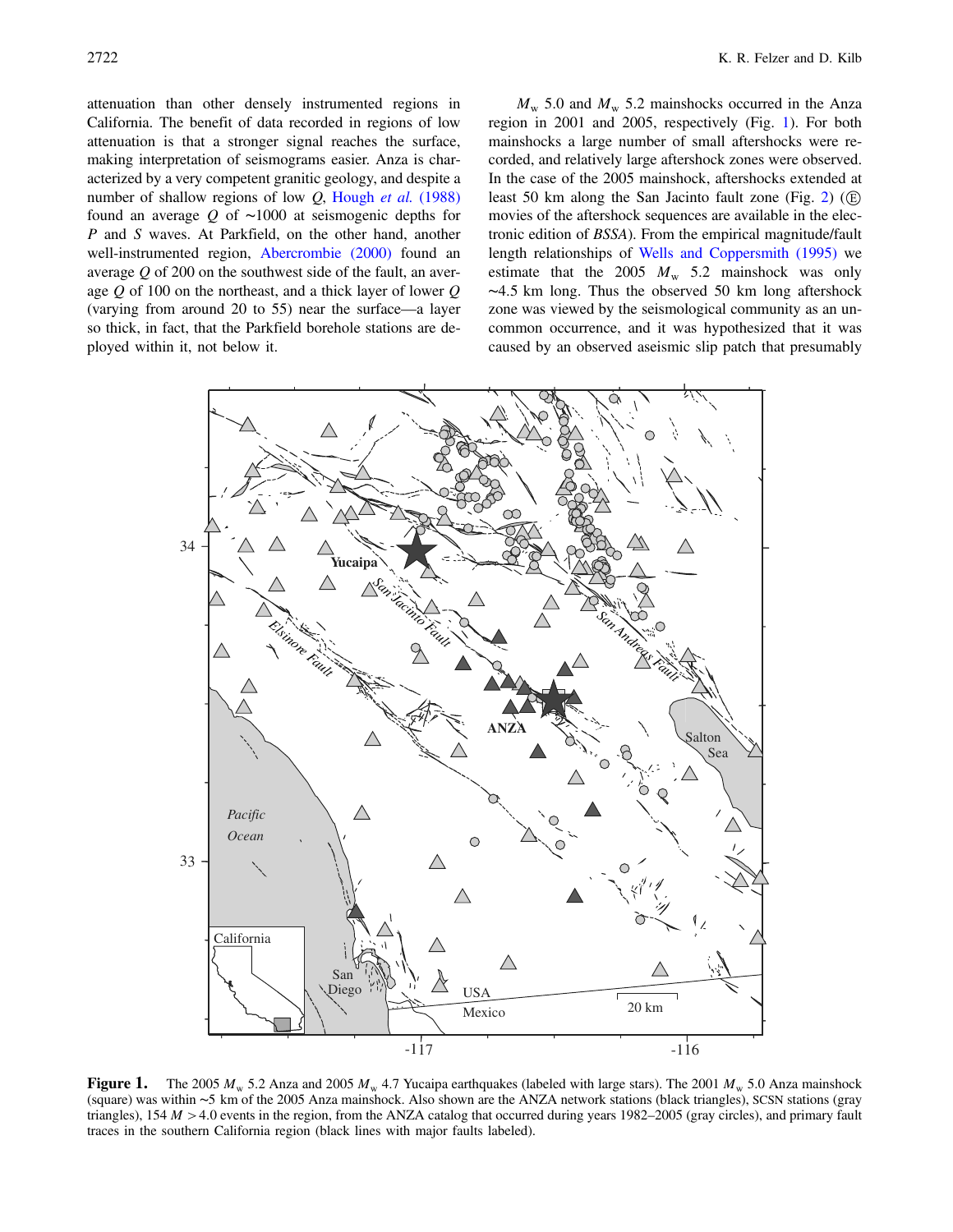<span id="page-2-0"></span>

**Figure 2.** Map of the first 2 days of the aftershocks in the 2001 and 2005 Anza sequences recorded by ANZA seismic network stations (inverted triangles). The top panels plot earthquakes down to the catalog completeness th down to  $M$  2, the more common completeness threshold for California aftershock sequences. For reference, a 40 km radius circle is drawn around each mainshock epicenter. Gray lines denote the major faults. (a) The 198 recorded  $M \ge 1.0$  aftershocks of Anza 2001. (b) The 387  $M \ge 0.5$  aftershocks of Anza 2005. (c) The 15  $M \ge 2.0$  aftershocks of Anza 2001. (d) The 25 recorded  $M \ge 2.0$  earthquakes of Anza 2005. The squares in each figure part depict seismicity in the 2 days before each mainshock, down to the same magnitude cutoffs. There was very little seismicity in the 2 days preceding the 2005 mainshock.

encompassed the region of aftershock activity ([Agnew and](#page-12-7) [Wyatt, 2005\)](#page-12-7). The data are not sufficient to determine the exact position or size of this aseismic slipping patch. It is also not known whether large patches of aseismic slip routinely accompany earthquakes because the strainmeter instrumentation needed to record these phenomena is not commonly used and was not even operational during the 2001 Anza mainshock/aftershock sequence.

In this article, we demonstrate that the large extent of the 2005 Anza aftershock sequence was not likely caused by an unusual aseismic event. This conclusion is based on our observation that the density of aftershocks decayed with distance from the mainshock fault at the same rate as observed elsewhere in California. This typical decay was also seen after the 2001 Anza sequence. Furthermore, both Anza sequences agree well visually with simulations of normal aftershock sequences with low earthquake catalog completeness levels. This suggests that if we could routinely catalog many small aftershocks, most aftershock zones would appear to cover a wide area. We also demonstrate that despite the large aftershock zones of the Anza earthquakes, the  $M_{\rm w}$  4.9 earthquake near the town of Yucaipa, which occurred 4 days after and 72 km away from the 2005 Anza mainshock, was probably not triggered by this event.

## Data

We examine the mainshock and aftershock sequences of the 31 October 2001  $M_{\rm w}$  5.0 Anza earthquake (33.52°,  $-116.50^{\circ}$ , depth 18 km) and 12 June 2005 Anza  $M_{\rm w}$  5.2 earthquake (33.53°, 116:58°, depth 14 km). We also look at the relationship between the 2005 Anza mainshock and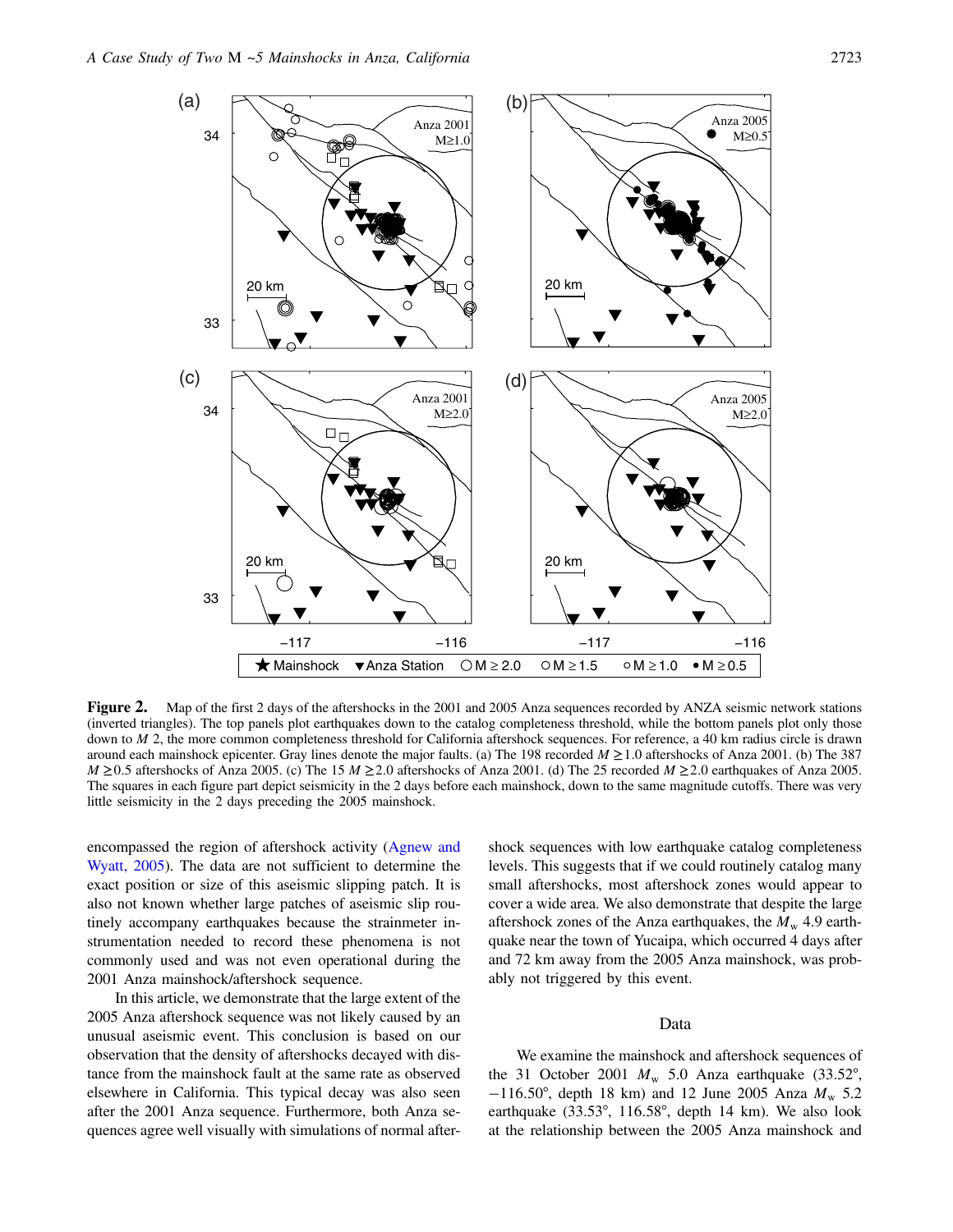the  $M_{\rm w}$  4.9 Yucaipa earthquake (33.99°, -117.03°, depth 17 km) that occurred 4 days later. The two Anza sequences occurred directly under the ANZA seismic network (see the [Data and Resources](#page-12-5) section), which spans the San Jacinto fault zone in southern California (Berger et al.[, 1984](#page-12-8); [Vernon, 1989](#page-13-22)). Rarely are continuous waveform data of such high quality available. Within our local study region  $(32.0^{\circ} <$  latitude  $< 34.5^{\circ}, -117.90^{\circ} <$  longitude  $<$ -115:60°, depth < 25 km) the Anza network catalog contains 499 and 1615 earthquakes in the initial two days for the 2001 and 2005 sequences, respectively (Fig. [3](#page-3-0)).

We augment the 2005 ANZA network data with data from the SCSN catalog (see the [Data and Resources](#page-12-5) section). We quantify the degree of variability between the ANZA and SCSN catalogs by comparing 881 earthquakes common to both catalogs (350 in the 2001 sequence and 531 in the 2005 sequence). The mapped (i.e., latitude and longitude) location differences between the two networks are 1.1 and 1.9 km for the 2001 and 2005 data, respectively, and the ANZA network reports that the earthquakes are deeper on average by approximately 2–3 km. The depth differences between the SCSN and ANZA catalogs could be a result of the use of different velocity models. The SCSN location algorithm uses a model based on [Hadley and Kanamori](#page-13-23) [\(1979\)](#page-13-23) (D. Given, personal comm., 2009) while the ANZA algorithm uses the IASPEI91 model (F. Vernon, personal comm., 2009). The magnitudes of the two earthquake catalogs (i.e., ANZA and SCSN) also differ. The median difference in the assigned magnitudes is about  $0.5 \pm 0.3$ , with earthquakes in the SCSN catalog on average <sup>∼</sup>0:<sup>5</sup> magnitude units higher than the corresponding earthquake in the ANZA network catalog, although with significant scatter (Fig. [4](#page-4-0)). The discrepancy in magnitudes likely arises from a combination of different station corrections used by the two networks and the fact that the primary footprint of the ANZA network spans a relatively small area (F. Vernon, personal comm., 2009). These data have hypocentral distances of <20 km, and short hypocentral distances have been shown to bias magnitudes downward [\(Bakun and Joyner, 1984](#page-12-9)).

#### Method

# Investigating the Large Spatial Extent of the Anza Aftershock Sequences

The first question we address is whether the spatially extended 2005 Anza aftershock sequence comprises normal, seismically triggered aftershocks or seismicity triggered by some other mechanism such as a zone of extended aseismic slip. We do this by measuring how quickly the density of triggered aftershocks decays with distance from the mainshock fault plane and visually comparing the sequence with simulated ones that follow typical aftershock statistics. Included in our simulation is a low aftershock magnitude detection threshold comparable to the one attained by the ANZA network. Using this approach we are assuming that aseismic slip patches do not routinely accompany  $M \sim 5$ earthquakes.

<span id="page-3-1"></span>[Felzer and Brodsky \(2006\)](#page-13-15) derived that for southern California aftershock sequences aftershock density decays on average with distance,  $r$ , as

$$
\rho(r) = cr^{-1.37},\tag{1}
$$

where  $r$  is the shortest distance, in 3D, between the aftershock and the mainshock fault plane, and  $\rho(r)$  is linear density, which measures the number of aftershocks per kilometer. The constant  $c$  gives the total aftershock productivity and, thus, is a function of the modified Omori law parameters (see

<span id="page-3-0"></span>

**Figure 3.** Temporal examination of earthquake magnitudes (points) recorded by the SCSN and ANZA networks. Data are restricted to the region 33.3° < latitude < 33.75° and  $-117.25$ ° < longitude <  $-116.25$ °. This region w time avoiding the large signature of the  $M_w$  7.3 1992 Landers earthquake and the  $M_w$  7.1 1999 Hector Mine earthquake. Only recently have small magnitude earthquakes been routinely recorded and cataloged, as indicated by the decrease in the median earthquake magnitude for a moving window of 250 consecutive events (nonlinear gray line). For reference, the shaded region encompasses magnitudes below 0.5. (a) SCSN data (35,293 earthquakes); (b) ANZA data (23,922 earthquakes).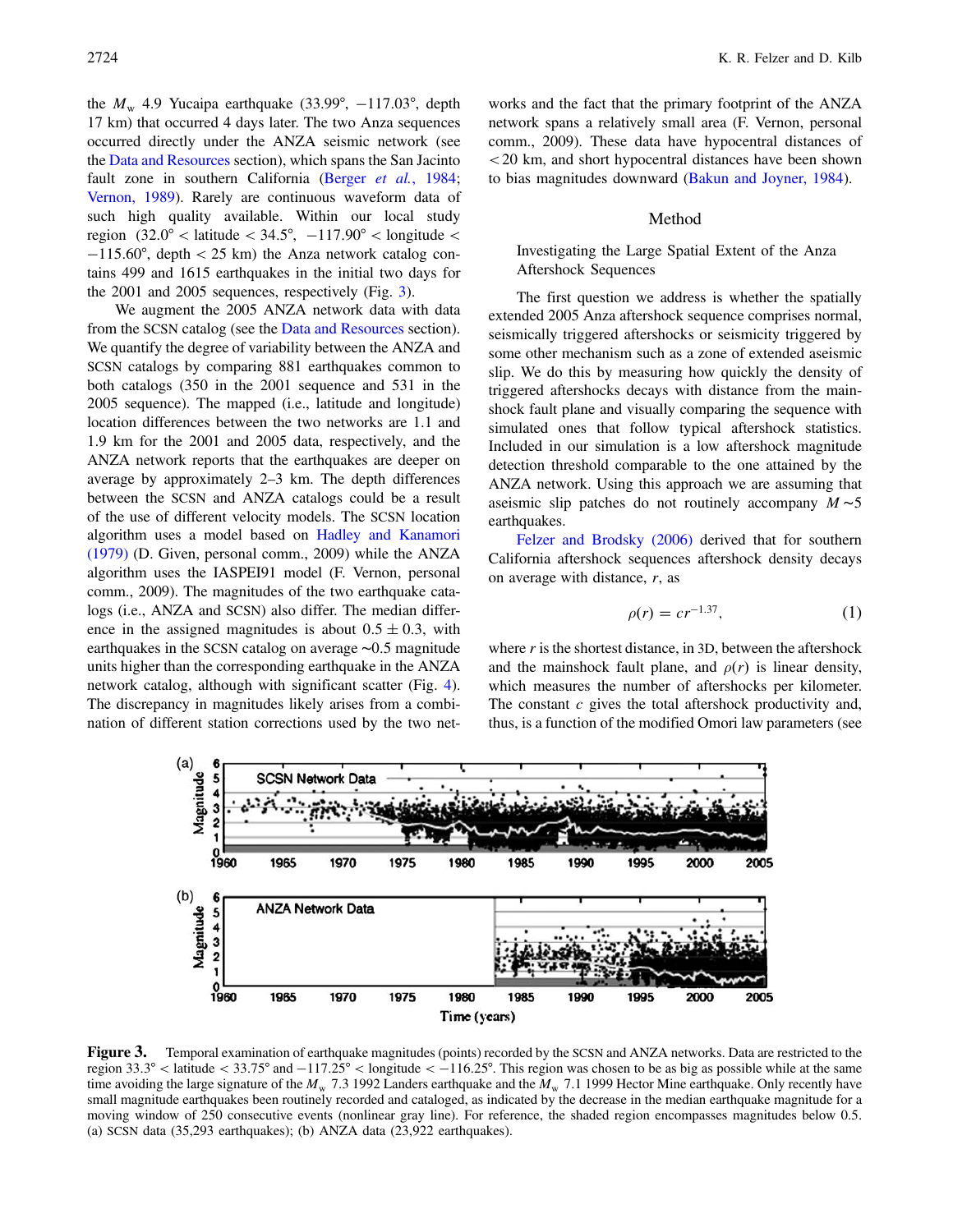<span id="page-4-0"></span>

Figure 4. Comparison of earthquake magnitudes for common event pairs in the ANZA and SCSN catalogs. Data consist of 350 and 531 earthquake pairs in the 2001 and 2005 sequences, respectively. The mean difference in magnitudes for the 2001 sequence is  $0.6 \pm 0.3$  and for the 2005 sequence is  $0.5 \pm 0.3$ . (a) Magnitude histogram of data from the ANZA network catalog for the 2001 sequence. (b) as in (a) but for the SCSN catalog. (c) Magnitude histogram of data from the ANZA network catalog for the 2005 sequences. (d) As in (c) but for the SCSN catalog.

the Appendix) and mainshock magnitude. Aftershock decay at Anza may be considered normal if it agrees well with equation [\(1\)](#page-3-1), which we determine using three different tests.

As a first test we fit the linear density of the Anza aftershocks as a function of distance. The linear density is measured with the nonparametric nearest neighbor method [\(Silverman, 1986](#page-13-24)). In this method the aftershocks are first plotted on a line as a function of their distance,  $r$ , to the main-shock fault (Fig. [5](#page-4-1)). Consecutive points on the line are then placed into groups, with the same number of aftershocks in each group. The density at the center of each group, at distance  $r_c$  from the mainshock, is given by

$$
\rho(r_c) = \frac{k}{r_n},\tag{2}
$$

where k is equal to the number of points in each group and  $r_n$ is the length of the nth group, as illustrated in Figure [5](#page-4-1).

<span id="page-4-1"></span>

**Figure 5.** Schematic of measuring linear aftershock density with the nearest neighbor technique, with  $k$  (number of earthquakes/group) set equal to 1. Distance units are generic and therefore not included because this figure merely illustrates our measurement method. (a) A mainshock and ten aftershocks are plotted in map view. (b) The aftershocks are depicted on a line where their position is dictated by their distance from the mainshock. As an example, we calculate linear density at the position of the eighth aftershock. Because the earthquake group size is 1, the center point of the measurement, or  $r_c$ , is at the position of this aftershock. Linear density at  $r_c$  is given by  $k/r_8$  or  $1/r_8$ , where  $r_8$ reaches from the midpoint between aftershocks 7 and 8 to the midpoint between aftershocks 8 and 9.

We use  $k = 1$ , which maximizes the data scatter but gives us the lowest parameter fitting error because smoothing, and information loss, is minimized. The azimuth of the aftershocks is not used in the calculation of linear density and does not affect the results.

Second, as a more quantitative version of the first test, we count the number of earthquakes in annuli around the 2001 and 2005 Anza mainshocks and compare these values with predictions from equation  $(1)$ . Details are given in the [Results](#page-7-0) section.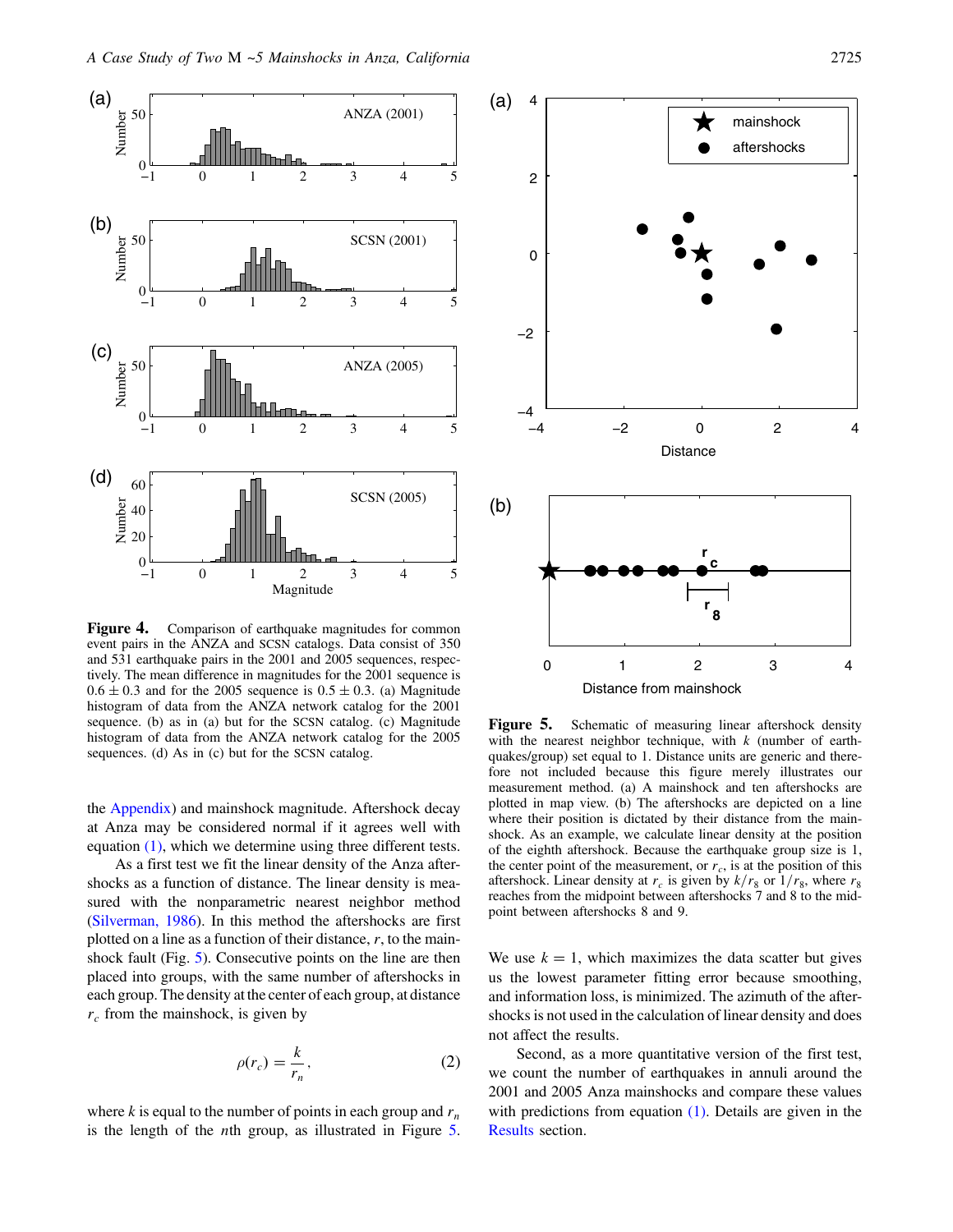Finally, we do a visual comparison of the Anza aftershock sequences with simulations produced with the epidemic type aftershock sequence (ETAS) aftershock model [\(Ogata, 1988;](#page-13-25) Felzer et al.[, 2002;](#page-13-26) [Helmstetter](#page-13-27) et al., 2006). The ETAS model simulates aftershocks using robust empirical laws of aftershock behavior. The laws we use are the modified Omori law for aftershock rate decay with time [\(Utsu, 1961\)](#page-13-1) (see the Appendix for the calculation of our modified Omori law parameters), the Gutenberg–Richter magnitude–frequency relationship [\(Gutenberg and Richter,](#page-13-28) [1944](#page-13-28)), and the Felzer–Brodsky relationship [\(Felzer and](#page-13-15) [Brodsky, 2006\)](#page-13-15) (equation [1](#page-3-1)) for the decay of aftershock density with distance. A b-value of 1.0 is used for the Gutenberg–Richter relationship as this is the value found in the vast majority of California ([Felzer, 2006\)](#page-12-10) and is consistent with what we see at Anza. Specific *b*-values calculated at Anza, using the completeness magnitudes for each sequence as specified subsequently, are  $1.07 \pm 0.18$  and  $1.37 \pm 0.27$  for the 2001 sequence with magnitudes taken from the ANZA and SCSN catalogs, respectively (errors calculated at the 98% confidence level with the maximum like-lihood equation of [Aki \[1965\]\)](#page-12-11), and  $0.81 \pm 0.1$  and  $1.14 \pm$ 0:14 for the 2005 sequence using magnitudes from the ANZA and SCSN catalogs, respectively. The variability in calculated b-values likely results from the uncertainty in Anza magnitudes as discussed previously. The largest aftershock we allow in the simulation is  $M$  3.65, which is the magnitude of the largest earthquake in the data catalog for this region. Using the maximum magnitude in the real data for the simulation is important because the overall productivity of the aftershock sequence will vary with the largest aftershock magnitude, and the apparent spatial extent of the aftershock sequence, in turn, varies with this overall productivity.

We inspect only the first two days of aftershocks for both the 2001 and 2005 sequences because this time period is short enough to minimize the inclusion of unrelated background earthquakes while being long enough to provide a reasonable amount of aftershock data. Because we use data down to small magnitudes and over a large area, the background earthquakes can accumulate quickly, so a short time period for measuring aftershocks is essential.

An important issue for all of our tests is catalog completeness. When we measure the decay of aftershock density with distance we do not need our catalog to be 100% complete above our chosen magnitude threshold, but we do need the level of completeness to be consistent over the distance range inspected. We test for completeness consistency by measuring the correlation coefficient between distance from the mainshock and the magnitudes of aftershocks in the ANZA catalog. When the catalog is limited to  $M \geq 0.5$  earthquakes, we find no significant correlation for distances ranging up to 40 km. Beyond 40 km, the correlation becomes positive, presumably because we are leaving the core of the Anza network. Thus for our quantitative measurements of aftershock density as a function of mainshock–aftershock distance (our second test) we limit our data to  $M \ge 0.5$  earthquakes located at 40 km or less from the mainshock fault plane.

For our qualitative comparison between the 2001 and 2005 Anza aftershock sequences and the ETAS simulation (our third test) of these sequences we need an estimate of the absolute completeness threshold, which will serve as the minimum magnitude for our simulations. Determining the absolute completeness threshold is a very difficult task. The most comprehensive method is to invert for the detection sensitivity of nearby seismic stations and then forward-solve for the completeness at each point given its distance from each station ([Schorlemmer](#page-13-29) et al., 2006). This method is complex, however, and our current problem does not require such an accurate solution. So instead, we solve for completeness with magnitude–frequency plots of the data, qualitatively estimating at what magnitude the number of earthquakes falls below that predicted by the Gutenberg– Richter magnitude–frequency relationship [\(Gutenberg and](#page-13-28) [Richter, 1944](#page-13-28)). This method yields completeness thresholds of  $M \sim 1.5$  and  $M \sim 1.0$  for the 2001 Anza sequence in the SCSN catalog and ANZA network catalogs, respectively. For the 2005 Anza sequence the fall-off occurs at  $M \sim 1.0$ in the SCSN catalog (Fig. [6\)](#page-6-0). A fall-off is not readily apparent in the 2005 ANZA network catalog for magnitudes down to M 0. Because we previously found evidence that the Anza catalog becomes incomplete below  $M$  0.5 near the edges of the Anza region we assign a threshold of  $M$  0.5 for this catalog.

Another concern with our data is potential inaccuracy in the calculated distances between the aftershocks and the mainshock fault plane in the near field, caused by errors in aftershock locations and our assumption that the 2001 and 2005 Anza mainshocks ruptured perfectly planar faults. Most large earthquake rupture planes have complexities, such as irregular fault surfaces, stepovers, and bends. A study by [Walker](#page-13-30) et al. (2005) found aftershocks in the 2001 Anza sequence to be quite heterogeneous (41% strike slip, 41% thrust, and 18% normal based on earthquakes in the first month of the sequence), suggesting that this mainshock fault surface was particularly complex. To avoid this near-field complexity we do not use aftershocks that are closer than 4 km to the modeled position of the mainshock fault plane in our quantitative analysis. The 4 km limit is approximately the average fault length of our mainshocks.

Our distance, time, and magnitude cutoff requirements as specified previously result in a total of 68 aftershocks for quantitative analysis of the 2001 Anza sequence using the ANZA catalog, a total of 49 aftershocks for analysis of the 2005 Anza sequence from the ANZA catalog, and a total of 55 aftershocks for our quantitative analysis of the 2005 sequence using the SCSN catalog. We do not use 2001 SCSN data in our analysis because of the paucity of data in this catalog, which is in part because ANZA station recordings were not incorporated into the SCSN earthquake location routines at that time. For the qualitative comparison of map views of the data with map views of the simulations,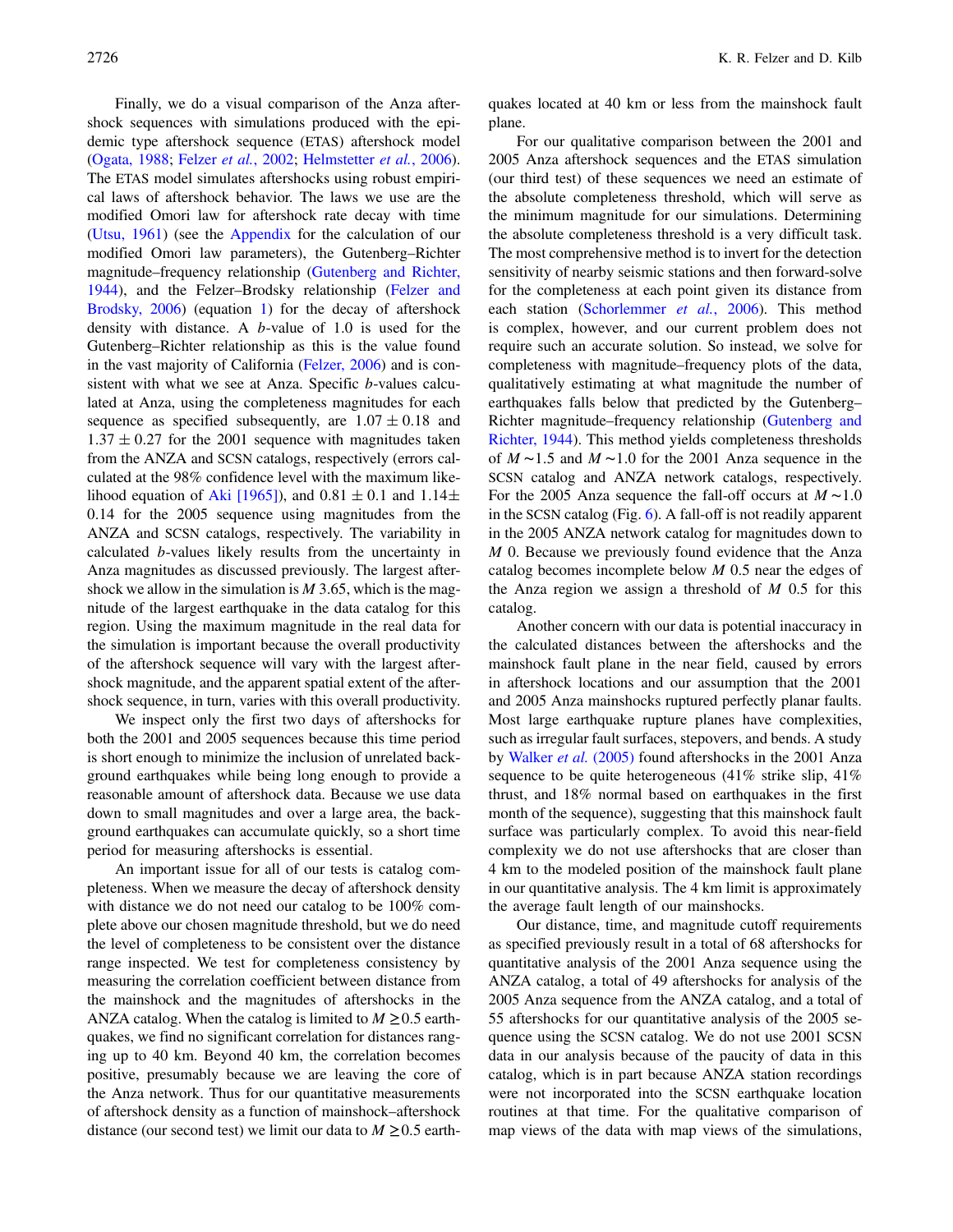<span id="page-6-0"></span>

Figure 6. Cumulative magnitude–frequency plots of the first 2 days of aftershocks in the 2001 and 2005 Anza sequences, used to roughly estimate sequence magnitude completeness thresholds  $(m<sub>c</sub>)$ . The Gutenberg–Richter relationship with  $b = 1$  is included with each plot (solid line) along with the estimated completeness threshold (dashed line). For these cumulative frequency plots the completeness threshold is 0:3–0:4 magnitude units above where the data visually deflect from the Gutenberg–Richter line. (a) 2001 sequence from the ANZA network (499 aftershocks,  $m_c$  1.0). (b) 2005 sequence from ANZA network (1351 aftershocks,  $m_c$  0.5). (c) 2001 sequence from the SCSN network (421) aftershocks,  $m_c$  1.5). (d) 2005 sequence from the SCSN network (593 aftershocks,  $m_c$  1.0).

for which we cover distances from 0 to 100 km, we have 198  $M \ge 1.0$  aftershocks in the first 2 days of the 2001 ANZA network catalog and 387  $M \geq 0.5$  aftershocks in the first 2 days of the 2005 ANZA network catalog.

Investigating Whether the Yucaipa Earthquake Was Triggered by the 2005 Anza Mainshock

Given the proximity in space and time between the 2005 Anza and Yucaipa earthquakes (4.2 days and 72 km), and the broad region covered by the 2005 Anza aftershocks, we investigate the probability that the Anza mainshock triggered the earthquake in Yucaipa. A direct solution would require knowing what the seismicity rate would have been in the absence of the Anza mainshock at the point and time where the Yucaipa earthquake nucleated. Answering this question precisely is extremely complex in part because it requires accounting for all previous aftershock sequences that could possibly affect the region, including sequences triggered by mainshocks too old, distant, or small to be in the catalog. The vulnerability to triggering of the Yucaipa epicentral region at the time that the 2005 Anza earthquake occurred also needs to be known. Because there are too many unknowns for such a precise calculation, we compute instead a general empirical solution of the probability that an  $M$  5–6 mainshock in California will trigger an  $M \geq 4$  earthquake at 4.2 days and 72 km. We use  $M$  4.0 as our cutoff to look for triggered earthquakes rather than  $M$  4.9 because this lower threshold increases the potentially detected triggered earthquakes by tenfold. Repeated study has shown that aftershocks follow the Gutenberg–Richter magnitude–frequency relationship, and thus if  $M \geq 4$  aftershocks occur then so will  $M \geq 4.9$ , just at roughly one tenth the rate (Felzer *et al.*[, 2004](#page-13-31)). This general calculation has the benefit of being applicable to other triggering scenarios, but the disadvantage that we do not know to what extent vulnerability to triggering at Yucaipa is similar to the rest of the state. Given that the Yucaipa area does not regularly experience either unusually high or low aftershock activity after local mainshocks, however, we feel that it is reasonable to assume that the local sensitivity to triggering is not sharply different than elsewhere.

To compute this empirical triggering probability we first select all M 5–6 earthquakes from the SCSN and the Advanced National Seismic System (ANSS) catalogs occurring in California from 1984–2006 that were not preceded within  $T1$  days by a larger earthquake anywhere in the state. The year 1984 is chosen as a starting point because after this date a good, statewide, instrumental earthquake catalog exists. The exclusion of larger earthquakes for  $T1$  days is done so that the resulting catalog will contain earthquakes that are much more likely to be triggered by the selected mainshocks than by some other larger earthquake. We next chose an earthquake triggering inspection time, T2. Finally, the background seismicity rate is estimated from seismicity occurring from time  $-T3$  to  $-0.5$  days before each select mainshock. Seismicity occurring in the last 0.5 days before the mainshock is not included because the seismicity rate can be strongly increased by foreshock activity right before the mainshocks. Because it is impossible to remove aftershocks of foreshocks from the data, technically the triggered earthquakes that we observe could have been triggered by either the target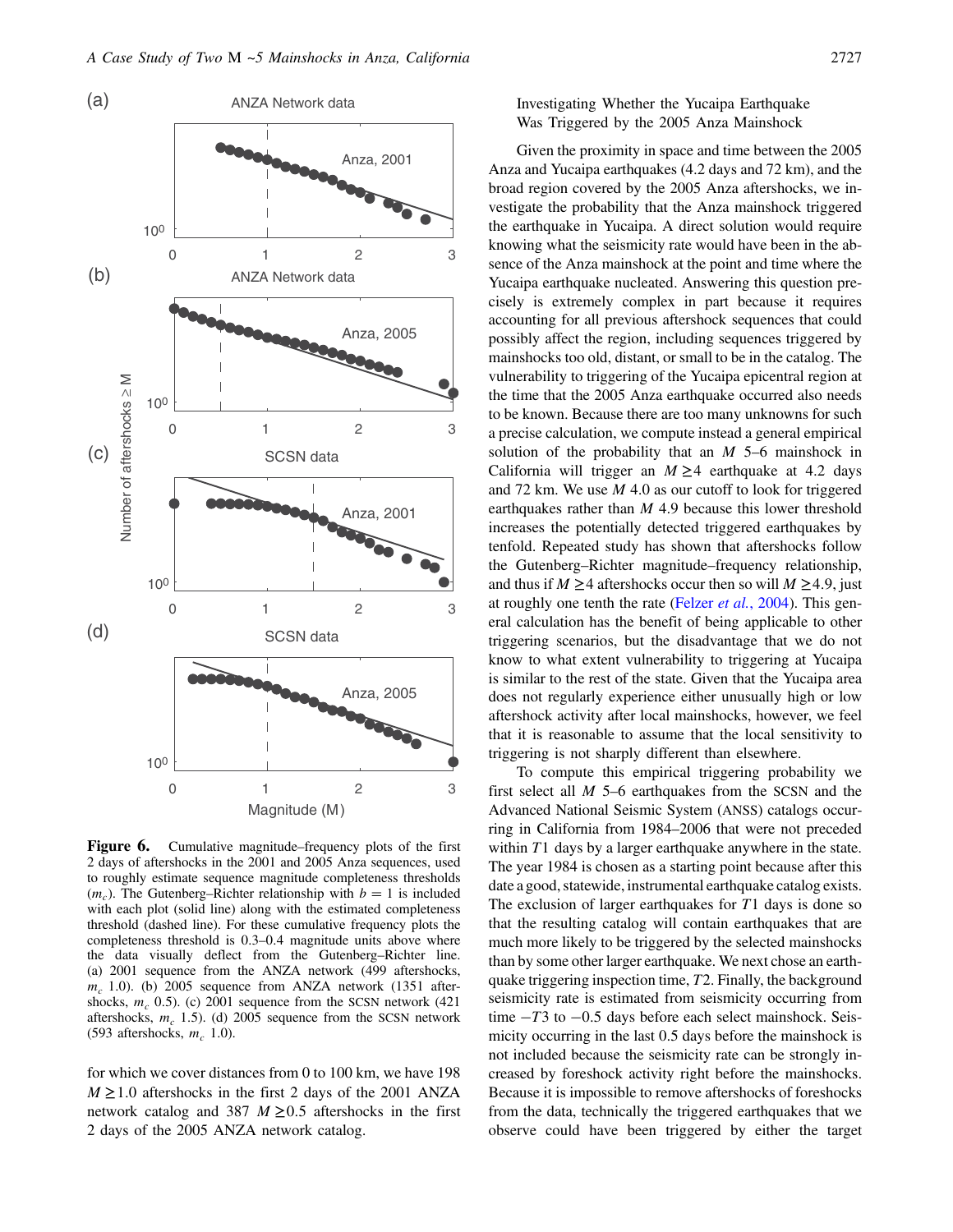mainshocks or by foreshocks that preceded the mainshocks within 12 hr.

We find that the background rate changes by about a factor of 2 when T1 is varied between 50 and 500 days, where background earthquakes are defined as all seismicity not triggered by the target M 5–6 mainshocks. Higher background rates are seen for smaller values of T1 and lower background rates for larger values, presumably because aftershock production by the bigger earthquakes continuously decreases with time. Statewide background rates for various values of  $T1$  $T1$  are given in Table 1. Because increasing T1 decreases background rates, larger values of T1 allow small triggering rates to be seen more easily and at higher confidence. Increasing T1 also decreases the available number of target mainshocks, however, increasing the variability of the measured triggering rate and ultimately leaving too few mainshocks for triggering to be seen at all. Therefore, we calculate the fraction of distant earthquakes that are triggered for M 5–6 mainshock data sets corresponding to a range of values of T1 between 50 and 500 days (Table [1](#page-7-1)). The larger values allow us to demonstrate that some triggering is indeed occurring, while the full range of values helps us to constrain what that rate of triggering is. Values of T1 larger than 500 days result in too few target mainshocks to calculate statistics.

We find that the measured background rate is fairly stable for choices of T3 (the time at which we start measuring background earthquakes) ranging from 25 to about 75 days (unless  $T1 < 75$ , in which case the range of stability is narrower). For example, the 2005 Anza mainshock occurred 257 days after the last  $M \geq 5.2$  earthquake in California. Setting  $T1 = 257$  days and allowing T3 to vary from 25 to 75 days, we recover a mean background rate of 0.0285  $M \geq 4$  earthquakes/day with 98% of the values falling from 0.0255 to 0.0293  $M \geq 4$  earthquakes/day. Values of T3 shorter than 25 days or longer than 75 days result in higher background rates; in the first case because the rate becomes too dominated by foreshock activity, and in the second case because we start capturing too many aftershocks of the larger mainshocks that occurred prior to T1.

Solving for the fraction of earthquakes at  $\geq$  72 km that are triggered is then done by simply subtracting the calculated background earthquake rate from the total rate observed in the triggering inspection time  $T2$  and then dividing by this total as follows,

$$
P = (Tot - B) / Tot,
$$
 (3)

<span id="page-7-2"></span>where  $P$  is the percentage triggered,  $Tot$  is the total number of earthquakes observed, and  $B$  is the calculated background rate. As demonstrated previously the average value of  $B$  is generally quite stable if we use inspection time periods of 25–75 days and a constant value of  $T1$ . The exact integer number of background earthquakes that may occur on the day of potential triggered earthquakes, however, is of course subject to random Poissonian variation. Therefore, the confidence interval of  $P$  is estimated by replacing  $B$  with the smallest and largest integer number of background earthquakes that may randomly occur during the time period that triggers are being searched for, at 98% confidence, according to the Poissonian distribution. These confidence intervals are also given in Table [1](#page-7-1).

### Results

#### <span id="page-7-0"></span>Aftershocks of the Anza Earthquakes

We find that aftershock density as a function of distance from the mainshock for both Anza mainshocks follows an

<span id="page-7-1"></span>

| Observed Background Seismicity and Triggering Rates of $M \ge 4.0$ Earthquakes Associated with M 5–6<br>Mainshocks in California at Distances of $> 72$ km from the Mainshock Epicenter |                |                              |                                     |                                                            |                                                      |  |  |  |  |
|-----------------------------------------------------------------------------------------------------------------------------------------------------------------------------------------|----------------|------------------------------|-------------------------------------|------------------------------------------------------------|------------------------------------------------------|--|--|--|--|
| $T1$ <sup>*</sup>                                                                                                                                                                       | $N_{\rm main}$ | Background Rate <sup>#</sup> | Total Rate <sup>§</sup> , $d$ 0–0.5 | Fraction Triggered <sup><math>\vert</math></sup> , d 0–0.5 | Fraction Triggered <sup>l</sup> , <i>d</i> 0.25-0.75 |  |  |  |  |

Table 1

| $T1^*$ | $N_{\text{main}}$ <sup>†</sup> | Background Rate <sup>#</sup> | Total Rate <sup>§</sup> , $d$ 0–0.5 | Fraction Triggered <sup><math>\vert</math></sup> , <i>d</i> 0–0.5 | Fraction Triggered <sup><math>\parallel</math></sup> , <i>d</i> 0.25–0.75 |
|--------|--------------------------------|------------------------------|-------------------------------------|-------------------------------------------------------------------|---------------------------------------------------------------------------|
| 50     | 67                             | 0.017                        | 0.075                               | $0.77, 0.2 - 1.0$                                                 | $0.71, 0-1$                                                               |
| 150    | 39                             | 0.013                        | 0.10                                | $0.87, 0.5 - 1.0$                                                 | $0.74, 0-1$                                                               |
| 257    | 16                             | 0.012                        | 0.19                                | $0.93, 0.67 - 1.0$                                                | $0.89, 0.5 - 1.0$                                                         |
| 300    | 14                             | 0.008                        | 0.21                                | $0.97, 0.67 - 1.0$                                                | $0.95, 0.5-1.0$                                                           |
| 400    | 11                             | 0.010                        | 0.27                                | $0.97, 0.67 - 1.0$                                                | $0.95, 0.5-1.0$                                                           |
| 500    |                                | 0.009                        | 0.14                                | $0.94, 0-1.0$                                                     | $0.97, 0.5 - 1.0$                                                         |

 $M$  5–6 earthquakes are chosen as target mainshocks if they are not preceded by a larger earthquake within T1 days anywhere in the state. As T1 increases the average background seismicity rate (defined as all earthquakes not aftershocks of the target earthquakes) decreases, making triggering easier to detect, but the total number of target mainshocks also decreases.

\* T1, the minimum number of days between a larger earthquake and a target mainshock.

 $\binom{†}{m_{\text{main}}}$ , number of target mainshocks.

Background rate is the average rate of  $M \geq 4$  earthquakes/half day from  $-25$  to  $-0.5$  days from the mainshocks over the whole state, excluding a 72 km radius around each mainshock.

§ Total rate of <sup>M</sup> <sup>≥</sup><sup>4</sup> earthquakes/half day observed over 0–0.5 days after the target mainshocks over the same area as the background rate.

∥ Fraction of <sup>M</sup> <sup>≥</sup><sup>4</sup> earthquakes at <sup>≥</sup><sup>72</sup> km distance observed to be triggered by the target mainshocks over 0–0.5 and 0.25–0.75 days after the mainshocks. Ranges gives the 98% confidence interval based on the assumed Poissonian variability of the background rate (see text).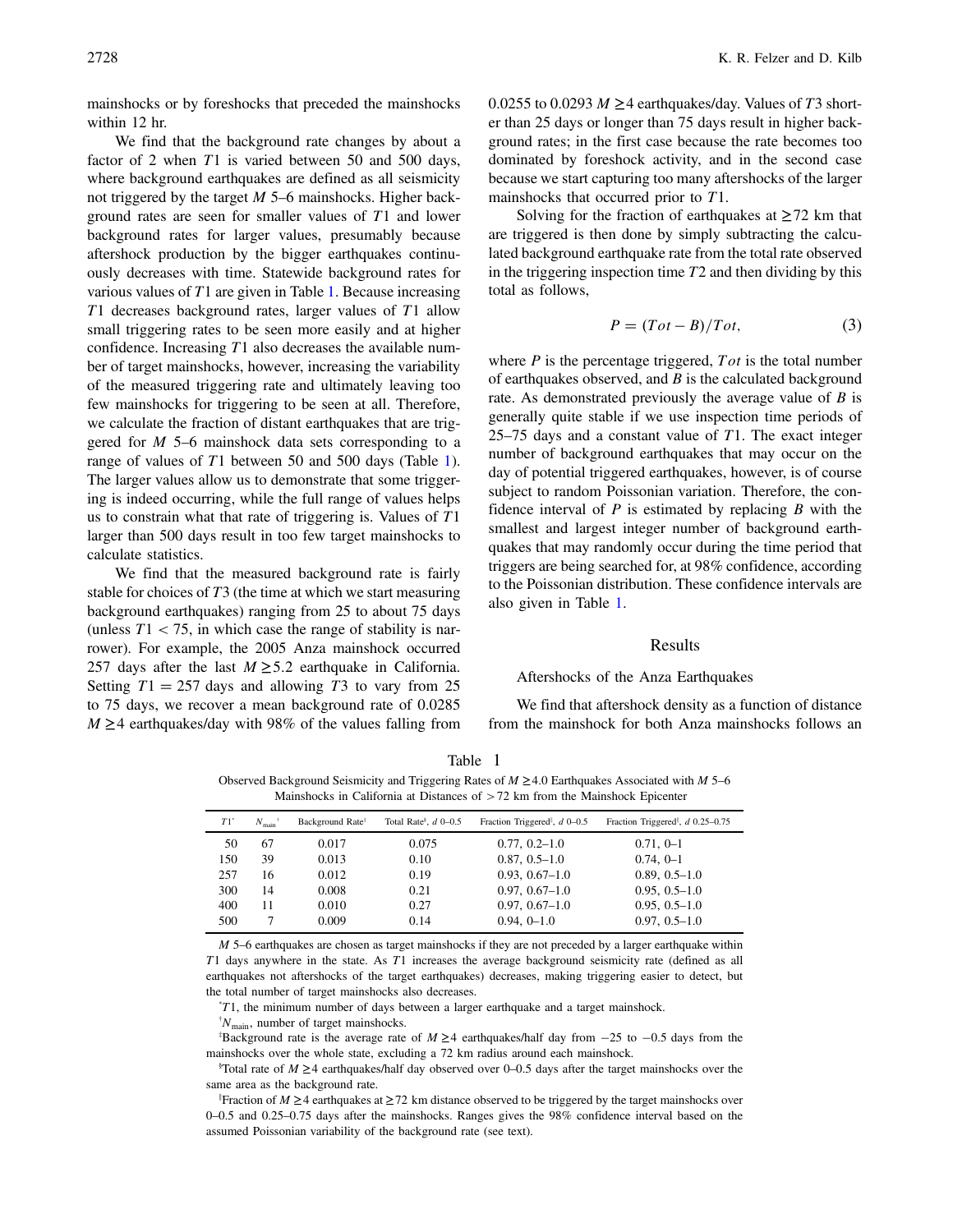inverse power law decay, with decay rates a bit steeper than the California average (Fig. [7\)](#page-8-0). Specifically, while the average power law exponent for southern California is  $-1.37$ , the power law exponents measured for the 2001 and 2005 sequences are  $-1.76 \pm 0.14$  and  $-1.85 \pm 0.15$ , respectively, where we give standard errors calculated from 1000 boot-

<span id="page-8-0"></span>

**Figure 7.** Aftershock hypocentral distance from the mainshock versus aftershock density, restricted to  $M_L \ge 0.5$  ANZA network data (open circles). Aftershock data points that locate between 4 and 40 km from the mainshock are used to determine a best-fit distance-to-density relationship (dashed gray line) and associated decay values. These lines are then extrapolated to a 1 km distance for visual comparison. At very close distances we expect the decay curve to flatten because of earthquake mislocation, inaccuracies of the modeled mainshock fault plane, and near-field catalog incompleteness (e.g., see [Felzer and Brodsky, 2006](#page-13-15)) (a) The 68 aftershocks in the 2001 Anza sequence have a best-fit exponent of -1:76. (b) The 49 aftershocks in the 2005 Anza sequence have a best-fit exponent of  $-1.85$ .

strap regressions. The power law exponent for aftershock density decay is expected to vary somewhat from place to place as a function of fault geometry and perhaps local attenuation relationships. Because the southern California region encompasses so many different types of complex faulting regimes, it is not surprising that the decay rates we derive for the 2001 and 2005 sequences are not exactly the same as the southern California average. What is significant is that both sequences give approximately similar decay rate estimates and that these estimates are consistent with the rates found in other parts of California. In northern California, for example, the average exponent is  $-1.8$  [\(Felzer and Brods](#page-13-15)[ky, 2006](#page-13-15)). The most important point for our purposes is that the distribution of Anza aftershocks is similar to those observed in other, assumed typical, aftershock sequences. We conclude that there is no excess aftershock activity at distances that would indicate the need for an unusual triggering mechanisms such as an aseismic slip patch.

We next confirm that the decay of aftershock density with distance for the Anza sequences is normal by breaking the distance from 4 to 40 km from the mainshocks into successive annuli of 6 km width and counting the number of earthquakes in each annulus. The mean number of earthquakes that we expect in each annulus is given by equation [\(1\)](#page-3-1), where the constant  $c$  in that equation is determined from the total number of aftershocks observed in the annulus stretching from 4 to 10 km. For the ANZA catalog of the 2001 and 2005 sequences, this gives c values of 366 and 230 for  $M \ge 0.5$ aftershocks, respectively. For the SCSN 2005 earthquake catalog, a c value of 270 is found for  $M \ge 1.0$  aftershocks. The 98% range on the number of earthquakes that we expect to observe in each annulus, given data set size, is calculated via 500 ETAS simulations. We find that the 16–22 km distance bin for the 2001 sequence has fewer aftershocks than expected, falling below the 98% confidence interval of the model, but the number of aftershocks within the rest of the annuli for both the 2001 and 2005 sequences are within the expected ranges (Fig.  $8$ ). Despite the fact that the data fit within the model 98% confidence intervals, the majority of points are below the predicted mean. Presumably this is because the actual decay of aftershock density with distance at Anza follows a steeper power law than the California average, as discussed previously.

As a final test, we qualitatively compare map views of the 2001 and 2005 Anza aftershock sequences with random realizations of our ETAS simulated aftershock sequences (Fig. [9\)](#page-10-0). We conclude that the data are consistent with the simulations.While only a single random simulation is presentedin these maps, the error bars in Figure [8](#page-9-0) describe the spread of 500 calculations of each sequence and show that the simulated results encompass the real data. These models demonstrate that when aftershock sequences following the statistical empirical ETAS model laws are visualized using aftershocks as small as  $M$  0.5 or  $M$  1, the spatial distribution appears much larger than if only using aftershocks  $M \geq 2.0$ , which is the more common completeness threshold in California data.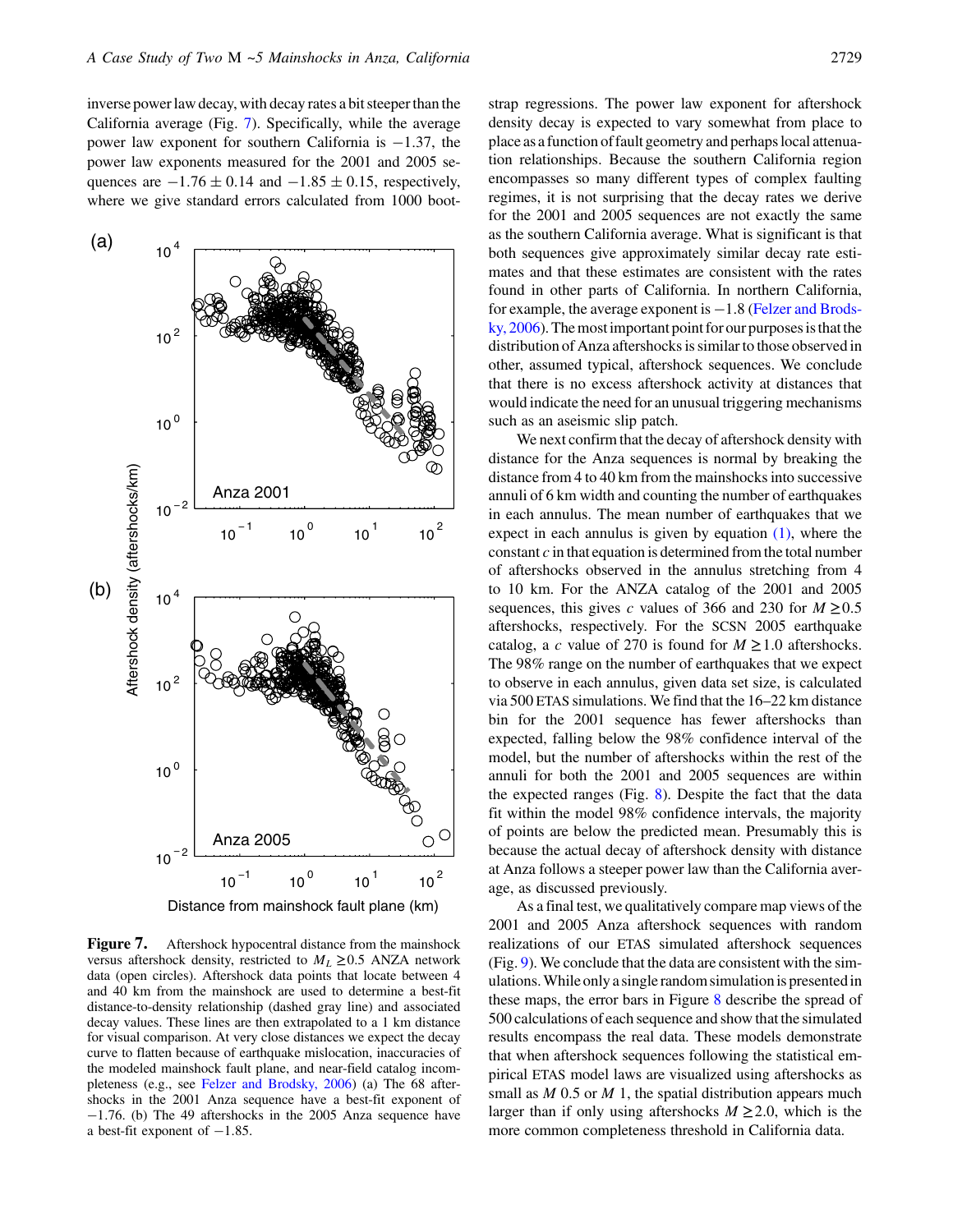<span id="page-9-0"></span>![](_page_9_Figure_1.jpeg)

**Figure 8.** Expected (solid symbols) and observed (open symbols) number of aftershocks (restricted to  $M_L \ge 0.5$ ) in the first 2 days of each sequence as a function of distance between the aftershock hypocenter and mainshock fault plane for the (a) 2001 Anza sequence and (b) 2005 Anza sequence. The expected number of aftershocks in distance bins that range between 10 and 40 km are extrapolated using the number of observed aftershocks between 4 and 10 km and equation [\(1\).](#page-3-1) Error bars give the 98% confidence range of the modeled values, estimated from 500 ETAS simulations with data sets of this size. The observed number of aftershocks from the ANZA network catalog (squares) and the observed number in the SCSN catalog (triangles) primarily fall within the modeled error bars. Because there is a 0.5 magnitude unit offset in the ANZA and SCSN catalogs, for the SCSN data we only measure  $M \geq 1.0$  earthquakes.

## Triggering of the Yucaipa Earthquake

We next investigate if the 2005 Anza mainshock triggered the 2005 Yucaipa earthquake that occurred 4.2 days later and 72 km away. Over the last 60 yr there has been an average of 3.6  $M \geq 4.9$  earthquakes (including all aftershock sequences) recorded per year in our southern California study region. (Note that most of the southern California catalog is complete to M 4.2 from 1932 on [\[Felzer, 2008](#page-12-12)].) The exceptions are the first day of the aftershock sequence of the 1992  $M$  7.3 Landers earthquake, which is complete to  $M$  4.7 after the first 5 min ([Helmstetter](#page-13-32) *et al.*, 2005), and the aftershock sequence of the 1952 M 7.5 Kern County earthquake, which we estimate is complete to  $M$  4.6–4.7 by comparison with the Gutenberg–Richter magnitude– frequency relationship. Thus if we were to assume a stationary seismicity rate, the probability of randomly having two  $M \geq$ <sup>4</sup>:<sup>9</sup> earthquakes separated by 4 days or less is only <sup>∼</sup>3%.

We estimate, as described in equation  $(3)$ , the probability that the Yucaipa earthquake was triggered by the Anza earthquake by looking at triggering, at distances up to 72 km, of  $M \geq 4$  earthquakes surrounding M 5–6 mainshocks throughout the state of California. Our catalog, generated by the Working Group on California Earthquake Probabilities (WGCEP) ([Felzer and Cao, 2008](#page-13-33)), includes earthquakes from California and regions within 100 km of the state border, which occurred between 1984–2006. We assume that the 72 km distance between the Anza and Yucaipa mainshocks is in error by less than 2 km, consistent with location error in the rest of the southern California catalog, and so no other distance ranges are tested.

The first important result is that we can observe clear triggering ( $>98\%$  confidence) by the *M* 5–6 mainshocks at distances of >72 km for short time periods after the mainshocks (Table [1\)](#page-7-1), even though 72 km is more than <sup>∼</sup><sup>5</sup> times longer than the fault length of our largest mainshock. Within 0.5 days of the mainshock, for example, the rate of earthquakes is 4–16 times the background (Table [1\)](#page-7-1). The existence of triggering at  $>72$  km can also be seen at 98% confidence at time intervals of 0.25–0.75 days.

Triggering cannot be verified with high confidence for an inspection time, T2, of 0.5–1.0 days, or any later time period regardless of the choice made for  $T1$ . This may be because triggering stops sometime between 0.5 and 0.75 days, and if so the Yucaipa earthquake could not have been triggered by the 2005 Anza mainshock. Alternatively, triggering may continue beyond 0.5 days but at such a low rate it cannot be detected above the background at high statistical confidence. For example, if the Poissonian distribution of the background rate indicates we should expect between B1 and B2 background earthquakes, then we need to observe more than B2 earthquakes in order for our results to be statistically significant. If the triggering rate shows that  $>(B2 - B1)$  triggered earthquakes can be reliably expected, yet  $>$  B2 earthquakes are not observed, then we can conclude that triggering is absent. On the other hand if fewer than B2 earthquakes are observed but the expected number of triggered earthquakes is  $\leq (B2 - B1)$ , it is possible that triggering continues, but it is obscured by the low signal-to-noise ratio. This is a reasonable assumption given that triggering is observed to continue after 0.5 days at closer distances.

As a first step we find what the aftershock rate should be at 72 km and 0.5–1 days by extrapolating the triggering rate observed at 0.25–0.75 days using Omori's law for aftershock decay [\(Omori, 1894\)](#page-13-0),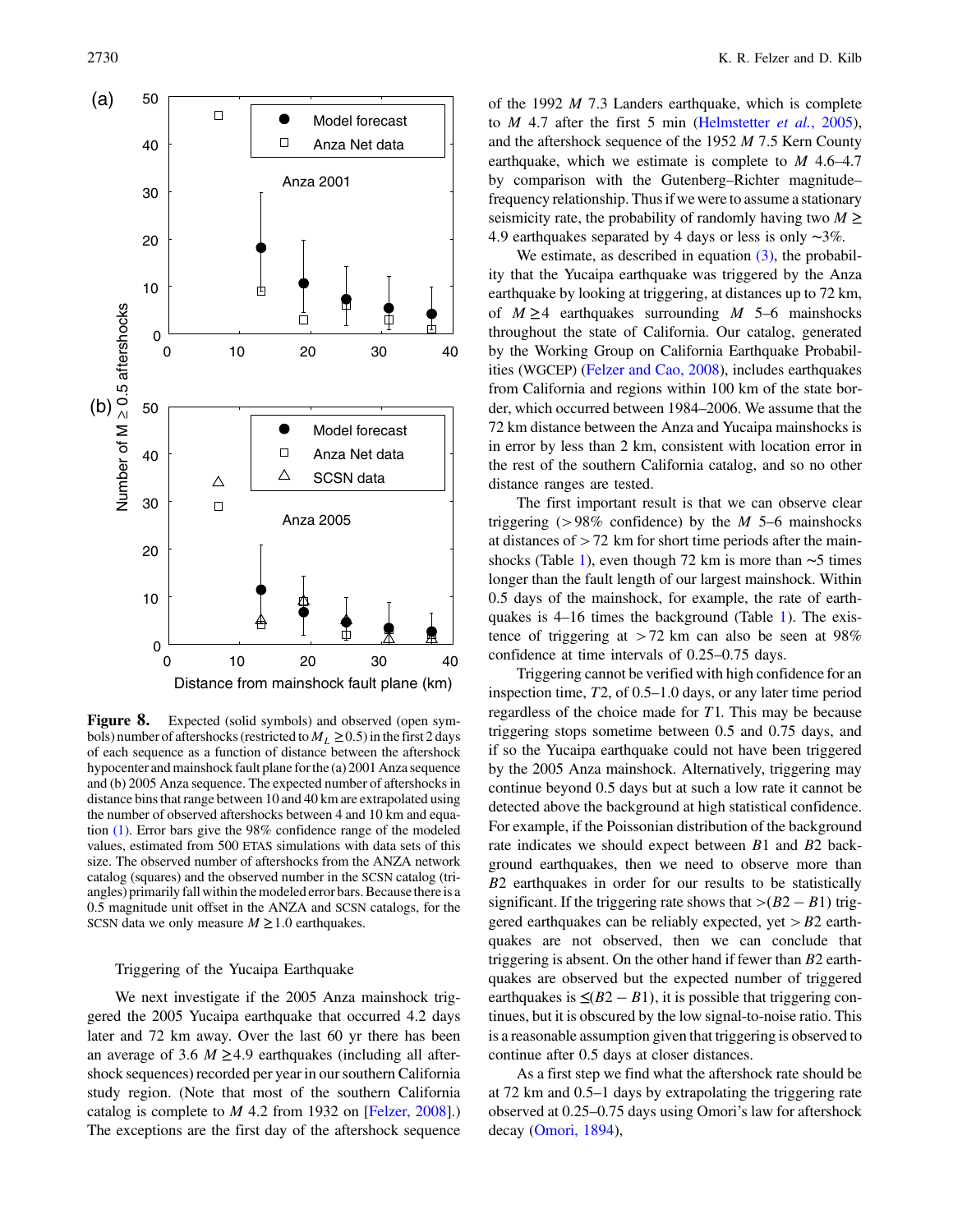<span id="page-10-0"></span>![](_page_10_Figure_1.jpeg)

**Figure 9.** Simulation of the first [2](#page-2-0) days of aftershocks in the 2001 and 2005 Anza sequences. These maps can be compared with the real data in Figure 2. For spatial reference, a 40 km radius circle is drawn around each ma simulations, how much smaller the sequences appear when only aftershocks larger than magnitude 2, the usual completeness threshold for southern California aftershock sequences, are plotted. Data from simulations of (a) the 2001 Anza sequence for 348  $M \ge 1.0$  earthquakes and (b) the 2005 Anza sequence for 1585 M  $\geq$  0.5 earthquakes. (c) As in (a) but including only the 49 M  $\geq$  2.0 earthquakes, and (d) as in (b) but including only the 40  $M \ge 2.0$  earthquakes. While only single simulated sequences are plotted here, the range of aftershock densities at different distances from a total of 500 ETAS simulations are plotted in Figure [8.](#page-9-0) Although the numbers of aftershocks given in (a)–(d) are all greater than that observed in the real sequences, Figure [8](#page-9-0) indicates that the range of simulation results encompasses the real data.

$$
r = Kt^{-p},\tag{4}
$$

<span id="page-10-1"></span>where  $r$  is the aftershock rate,  $t$  is time, and  $K$  and  $p$  are constants. Here we do not include the c value used in the modified Omori law  $(K(t + c)^{-p})$  [\(Utsu, 1961\)](#page-13-1) because the c value is generally small ( $\ll$  1 day) and thus unimportant at later times. We also do not have enough data to solve for the value of  $p$ , so we set it at the average California value of 1.08 found by [Reasenberg and Jones \(1989\)](#page-13-34). We then find the full range of possible values of  $K$  by setting  $T1$ , or the exclusion period for larger earthquakes, at values varying between 50 and 500. Using the Poissonian distribution to find the possible range of underlying average triggered earthquake rates corresponding to each integer number of triggered earthquakes observed for the different values of T1, we then obtain a full 98% confidence range of K from 0.0121 to 0.0279, where K is calculated for a mainshock magnitude average of  $M$  5.4 (the average magnitude of our data set) and the production of  $M \geq$ 4 aftershocks per day.

Now, if we set  $T1$  to 400 days, giving us the lowest background rate of 0.02  $M \geq 4$  earthquakes per day per mainshock, we have 11 mainshocks. This gives that from 0.5 to 1.0 days we expect a total background rate of  $(0.02/2) \times 11 = 0.11$  background earthquakes, or an actual count of 0–1 earthquakes 98% of the time  $(B1 = 0, B2 = 1)$ . This means that triggering will only be clear at 98% confidence if 11 mainshocks taken together can be expected to produce, 98% of the time, a total of at least 2  $M \ge 4$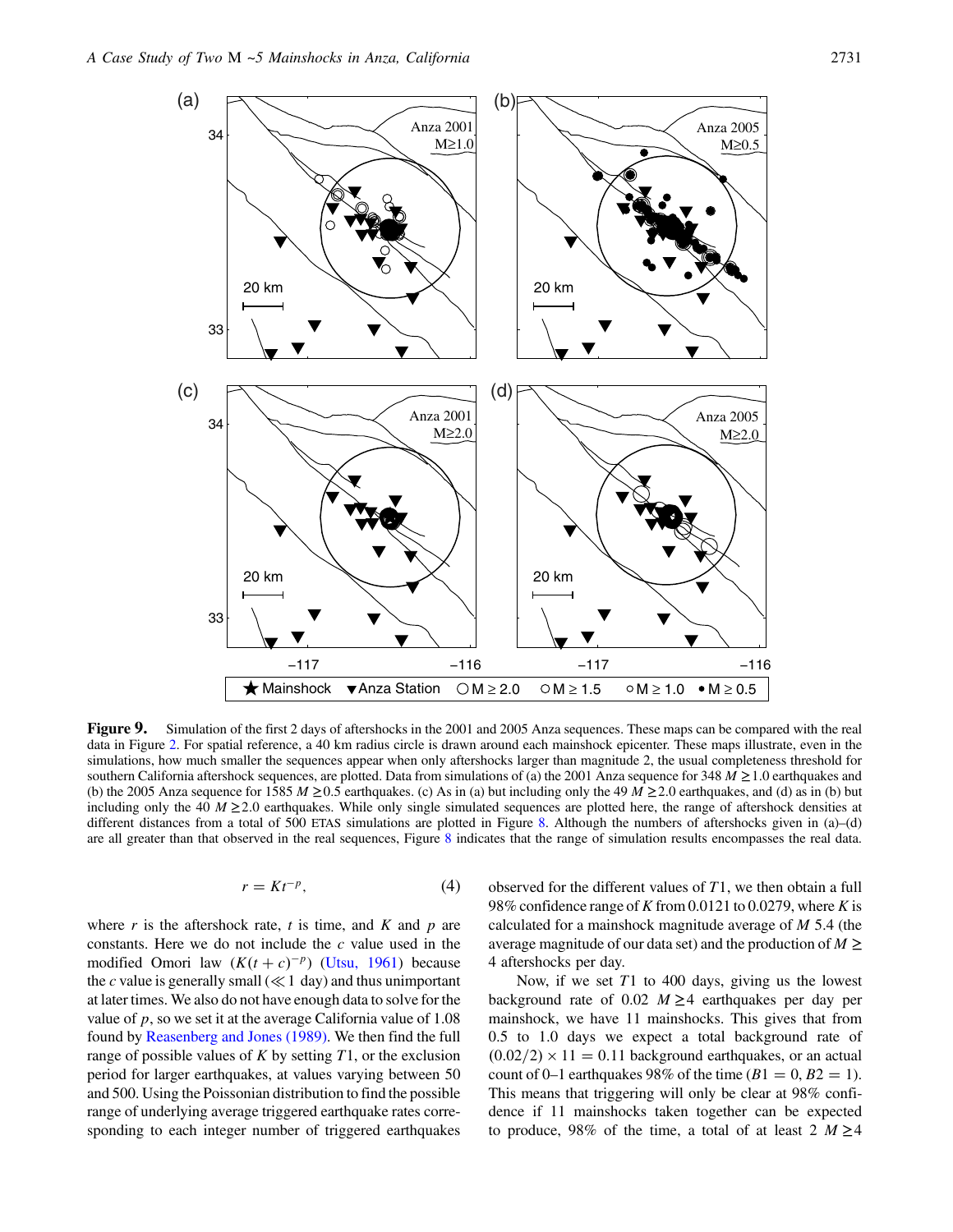aftershocks at 0.5–1 days and >72 km. Assuming the highest value of  $K$  (0.0279) we expect these mainshocks to produce 0.0015  $M \geq 4$  aftershocks/mainshocks over 0.5– 1.0 days and  $\geq$  72 km, or a total of  $(0.0015^*11) = 0.0165$ aftershocks, which translates to a single observed aftershock only <sup>∼</sup>1:6% of the time and 2 aftershocks only <sup>∼</sup>0:01% of the time. Thus statistically significant triggering at 0.5–1 days is unlikely to be observed, even if the triggering process is still occurring. We next try setting  $T1 = 50$ , increasing our data set to 67 mainshocks and the background rate to 0.035  $M \geq 4$ earthquakes/day/mainshock. In this case the expected number of background earthquakes over the observation period is 0–4, requiring a total of 5 triggered earthquakes for a clear triggering observation. Using the same value of  $K$  as before, we find that this larger set of mainshocks will only produce these  $\geq$  5 earthquakes to occur 0.1% of the time. In summary, triggering rates are expected to be so low in comparison to the background that it is no surprise that we do not observe significant triggering in our sample.

On the basis of the previous calculations, if we assume that triggering at  $> 0.5$  days and  $> 72$  km does in fact continue, although our data set does not allow us to prove it, then we can use the values of  $K$  calculated previously to find the probability that the 2005 Anza earthquake triggered the earthquake at Yucaipa 4.2 days later. Because our K value is referenced to  $M$  5.4 mainshocks, we need to correct this to the  $M$  5.2 magnitude of the Anza mainshock by multiplying by  $10^{5.4-5.2} = 10^{-0.2}$  (Felzer *et al.*[, 2004](#page-13-31)). We use the lowest value of  $K$  from the range given previously, because it is the closest to the value found for the majority of choices of T1. This gives us a triggering rate of 0.0045  $M \geq 4.0$  earthquakes per day at 4.2 days and  $>72$  km. Substituting this into equation [\(3\)](#page-7-2) and using the background seismicity rate for Anza given previously (e.g., for  $T1 = 257$  days) gives a  $14\% \pm 1\%$  probability (98% confidence interval) that the Yucaipa earthquake was triggered by the Anza mainshock. Note that if the 2005 Anza and Yucaipa earthquakes had a smaller temporal separation, the probability of a triggering relationship would have been much higher. For a 1 hr separation, for example, the probability of triggering would have been about 89%, and for a 12 hr (half day) separation, the probability would have been about 36%.

#### Discussion

The size of an aftershock zone can appear misleadingly small if substantial effort is not taken to catalog small magnitude aftershocks using data recorded by robust seismic networks close to the source region. Our analysis of the 2005  $M_{\rm w}$  5.2 Anza aftershock sequence illustrates how strongly our perception of the spatial extent of an aftershock sequences is shaped by monitoring. Traditionally, instrumentation and routine processing in southern California limit the detection of aftershocks to those larger than approximately  $M$  2. For large mainshocks, even many  $M$  2 aftershocks cannot be initially observed ([Enescu](#page-12-13) et al., 2007; Kilb [et al.](#page-13-35), [2007](#page-13-35)). If only the few  $M \ge 2$  aftershocks of the 2001 and 2005 Anza mainshocks had been observed, these sequences would have appeared to cover a much smaller area than the area revealed when  $M \ge 1.0$  or  $M \ge 0.5$  aftershocks are in-cluded (Fig. [2](#page-2-0)). In fact, the clearly clustered area of  $M \ge 2$ aftershocks are within the 1–2 mainshock fault length radii region previously assumed to be the limits of an aftershock zone. The dense instrumentation, careful processing, and low attenuation at Anza provide the unique opportunity to observe a much larger spatial extent of aftershocks (see  $(E)$  the movies available in the electronic edition of BSSA). These observations clearly support the idea that the spatial footprint of aftershock zones can extend out to tens of kilometers, even after small or moderate mainshocks.

We emphasize that our results do not indicate that aftershocks routinely occur out to ten fault lengths whatever the magnitude of the mainshock, but rather that they can occur out to at least 50 km after moderate earthquakes. [Felzer and](#page-13-15) [Brodsky \(2006\)](#page-13-15) demonstrated that aftershock zone size does not scale with mainshock fault length, andthey suggest that the perception that such scaling does exist is simply because larger mainshocks have more aftershocks and usually only the larger aftershocks (e.g., a small percentage of the total) can be identified. [Felzer and Brodsky \(2006\)](#page-13-15) conclude that for mainshock magnitudes of at least  $M$  2–6 aftershocks occur out to at least 50 km independent of the mainshock magnitude. The triggering of normal aftershocks out to large distances has also recently been found globally [\(Van der Elst and Brodsky, 2008](#page-13-36)).

Guided by observational limitations, aftershock zones containing normal aftershocks (presumably all triggered by the same physical mechanism) were previously expected to be limited in size because it was assumed that the aftershocks were triggered by static stress changes, which decay very quickly with distance. A number of recent articles, however, have found evidence that most early (and quite possibly later) aftershocks, at all distances, are likely triggered by the more slowly decaying dynamic stress changes (Kilb [et al.](#page-13-5), [2000](#page-13-5); [Parsons, 2002](#page-13-37); [Gomberg](#page-13-38) et al., 2003; [Prejean](#page-13-13) et al., [2004](#page-13-13); [Felzer and Brodsky, 2006;](#page-13-15) [Mallman and Zoback,](#page-13-39) [2007](#page-13-39)). One of the most convincing studies is the demonstration by [Pollitz and Johnston \(2006\)](#page-13-40) that seismic events occurring near San Juan Bautista produced at least 10– 20 times more aftershocks than nearby aseismic episodes with similar seismic moment release.

If most aftershocks are triggered by dynamic stress changes and if the triggering of some aftershocks at far distances is a standard occurrence, even for smaller mainshocks, then there could be a causal relationship when two earthquakes occur relatively close in time to each other, even if they are separated by a significant distance. In the case of the 2005 Anza–Yucaipa pair, we find a  $14\% \pm 1\%$  probability that Yucaipa was triggered by the Anza mainshock, which is not large, but is nonnegligible. Because of the rapid inverse power law decay of the aftershock rate, the probability of triggering would have increased substantially if the two earthquakes had been closer together in time (i.e., if the time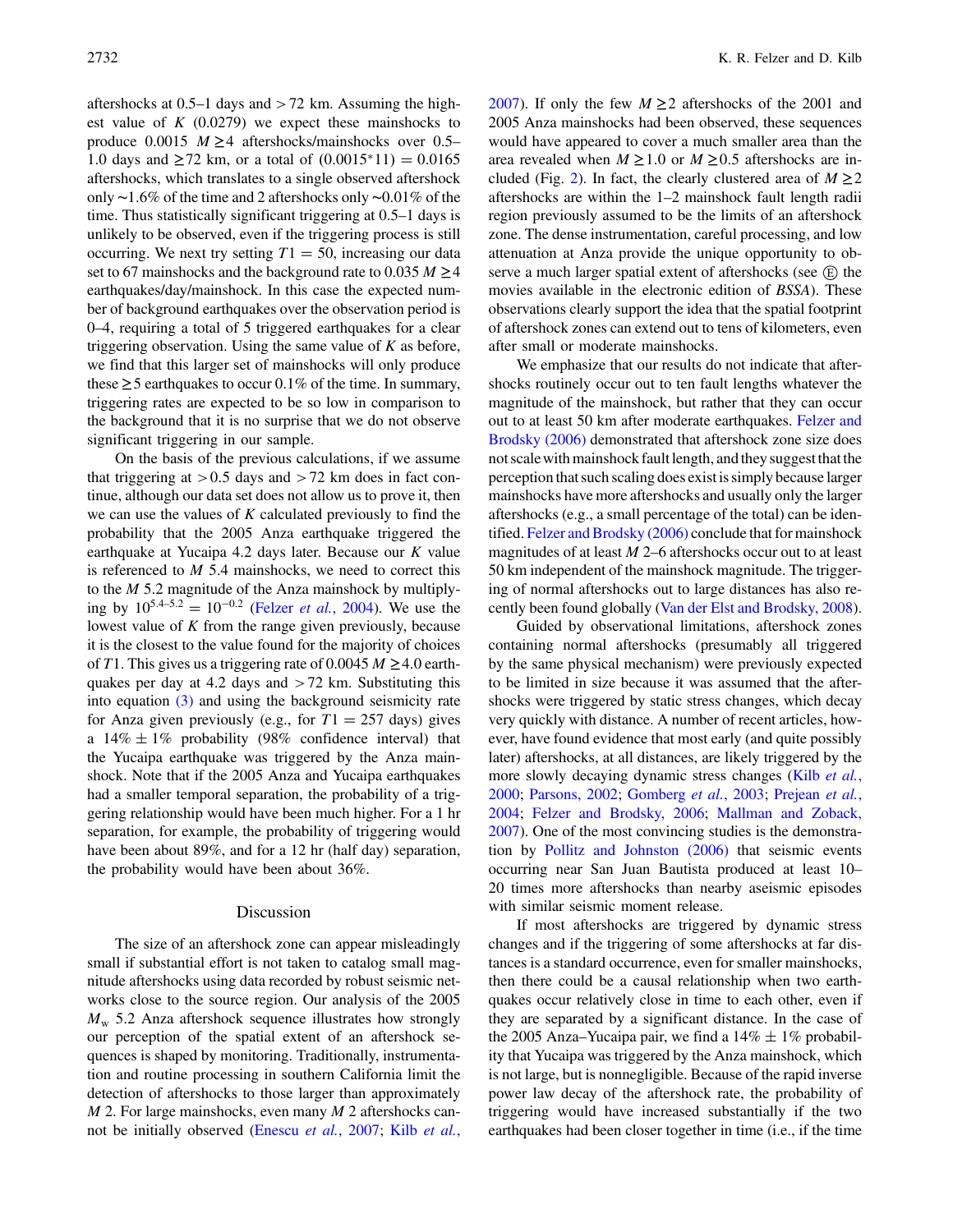separation was 1 hr, the probability of a triggering relationship would have been about 89%).

#### Conclusions

Aftershocks of the 2005  $M_{\rm w}$  5.2 Anza earthquake extended along <sup>∼</sup><sup>50</sup> km of the San Jacinto fault—a distance of over ten times the <sup>∼</sup>4:<sup>5</sup> km fault lengths of the mainshock. This was viewed as unusual because it has been traditionally held that the normal aftershock zone extends only 1-2 fault lengths from the mainshock. Here, we demonstrate that the common perception of the aftershock zone size is highly colored by the sensitivity of the seismic network. At Anza, as a result of dense instrumentation and low attenuation, many aftershocks as small as  $M$  0.5 and  $M$  0.0 could be detected, and we have shown that this higher detection is sufficient to explain the extended appearance of the aftershock zone for the 2005 earthquake and also for an  $M_{\rm w}$  5.0 earthquake that occurred at Anza in 2001. Models of typical California aftershock sequences with aftershock detection as good as that at Anza appear similar to the Anza sequences, and the decay of aftershock density with distance from the mainshock fault planes at Anza is as rapid as for other mainshocks in California. These data support the hypothesis that aftershocks routinely occur over distances much greater than two mainshock fault lengths. The reason this extended aftershock zone is a relatively new idea is because it requires a sophisticated network and data cataloging team to capture and catalog the small earthquakes that make up most of the extended aftershock zones.

We also calculate the probability that the 2005 Anza  $M_{\rm w}$  5.2 mainshock triggered the 2005 Yucaipa  $M_{\rm w}$  4.9 earthquake, which occurred 4 days later at a distance of 72 km. Based on a 60 yr data catalog for the region, the long term probability of randomly having two magnitude <sup>∼</sup>4:<sup>9</sup> earthquakes separated by 4 days or less is only ∼3%. To estimate the probability that the Anza earthquake triggered the Yucaipa earthquake, we look at the triggering of  $M \geq 4$  earthquakes at similar distances and times using 67 M 5–6 California earthquakes. We find triggering occurring (increase of observed seismicity over the background rate at >98% confidence) at distances  $\geq$  72 km out to times of 0.25–0.75 days after the mainshocks. At later times the triggering rate becomes too low to detect above the background rate with high confidence. If we assume that triggering is still occurring, and use Omori's law to extrapolate aftershock rates observed earlier than the 4.2 day separation between the Anza and Yucaipa events, we estimate a  $14\% \pm 1\%$  probability that the Yucaipa event was triggered by the Anza mainshock.

#### Data and Resources

<span id="page-12-5"></span>Earthquake catalog data were obtained from the Southern California Seismic Network (SCSN) and by personal communication with members from the ANZA seismic network team [\(http://eqinfo.ucsd.edu/deployments/anza/index](http://eqinfo.ucsd.edu/deployments/anza/index.php) [.php,](http://eqinfo.ucsd.edu/deployments/anza/index.php) last accessed June 2007). Further information about the ANZA network operated by the Scripps Institution of Oceanography can be found at [www.eqinfo.ucsd.edu.](http://www.eqinfo.ucsd.edu) SCSN data were obtained from the Web page [http://](http://www.data.scec.org/catalog_search/date_mag_loc.php) [www.data.scec.org/catalog\\_search/date\\_mag\\_loc.php](http://www.data.scec.org/catalog_search/date_mag_loc.php) (last accessed June 2006). We also used  $M \ge 4$  1984–2006 catalog data from the Working Group on California Earthquake Probabilities catalog ([Felzer and Cao, 2008\)](#page-13-33).

## Acknowledgments

We are grateful to two anonymous reviewers whose reviews were very helpful in making this article clearer and easier to read. Thanks also to BSSA associate editor L. Wolf. We also thank J. Hardebeck and S. Hough for U.S. Geological Survey (USGS) internal reviews and thorough and thoughtful comments, and A. and L. Felzer for editing and assistance. Funding for D. Kilb was provided by the Blasker-Rose-Miah Fund, which is part of the science and technology grants from the San Diego Foundation. We are grateful to those associated with the collection, analyses, and cataloging of the ANZA seismic network data and the Southern California Seismic Network data; without these data this work would not have been possible.

#### References

- <span id="page-12-7"></span><span id="page-12-6"></span>Abercrombie, R. E. (2000). Crustal attenuation and site effects at Parkfield, California, J. Geophys. Res. 105, <sup>6277</sup>–6286.
- <span id="page-12-11"></span>Agnew, D., and F. Wyatt (2005). Possible triggered aseismic slip on the San Jacinto fault, in Southern California Earthquake Center Annual Meeting, Palm Springs, California, September 2005.
- <span id="page-12-9"></span>Aki, K. (1965). Maximum likelihood estimate of b in the formula  $\log n =$ a – bm and its confidence limits, Bull. Earthq. Res. Inst., Tokyo Univ. 43, <sup>237</sup>–239.
- <span id="page-12-14"></span>Bakun, W. H., and B. W. Joyner (1984). The  $M_L$  scale in southern California, Bull. Seismol. Soc. Am. 74, <sup>1827</sup>–1843.
- <span id="page-12-0"></span>Båth, M. (1965). Lateral inhomogeneities in the upper mantle, Tectonophysics 2, 483-514.
- <span id="page-12-8"></span>Benioff, H. (1951). Earthquakes and rock creep: Part I: Creep characteristics of rocks and the origin of aftershocks, Bull. Seismol. Soc. Am. 41, 31–62.
- Berger, J., L. M. Baker, J. N. Brune, J. B. Fletcher, T. C. Hanks, and F. L. Vernon III (1984). The Anza array: A high dynamic range, broadband, digitally radiotelemetered seismic array, Bull. Seismol. Soc. Am. 74, <sup>1469</sup>–1481.
- <span id="page-12-3"></span>Brodsky, E. E., V. Karakostas, and H. Kanamori (2000). A new observation of dynamically triggered regional seismicity: Earthquakes in Greece following the August, 1999 Izmit, Turkey, earthquake, Geophys. Res. Lett. 27, <sup>2741</sup>–2744.
- <span id="page-12-2"></span><span id="page-12-1"></span>Das, S., and C. H. Scholz (1981). Off-fault aftershocks caused by shear stress increase?, Bull. Seismol. Soc. Am. 71, <sup>1669</sup>–1675.
- <span id="page-12-13"></span>Dieterich, J. A. (1994). Constitutive law for the rate of earthquake production and its application to earthquake clustering, J. Geophys. Res. 99, 2601–2618.
- <span id="page-12-4"></span>Enescu, B., J. Mori, and M. Miyazawa (2007). Quantifying early aftershock activity of the 2004 mid-Niigata prefecture earthquake, J. Geophys. Res. 112, doi [10.1029/2006JB004629](http://dx.doi.org/10.1029/2006JB004629).
- Fay, N. P., and E. D. Humphreys (2005). Fault slip rates, effects of elastic heterogeneity on geodetic data, and the strength of the lower crust in the Salton Trough region, southern California, J. Geophys. Res. 110, doi [10.1029/2004JB003548](http://dx.doi.org/10.1029/2004JB003548).
- <span id="page-12-12"></span><span id="page-12-10"></span>Felzer, K. R. (2006). Calculating the Gutenberg–Richter  $b$  value (Abstract S42C-08), EOS Trans. AGU 87, no. 52 (Fall Meeting Suppl.), S42C-08.
- Felzer, K. R. (2008). Calculating California seismicity rates, Appendix I, in The Uniform California Earthquake Rupture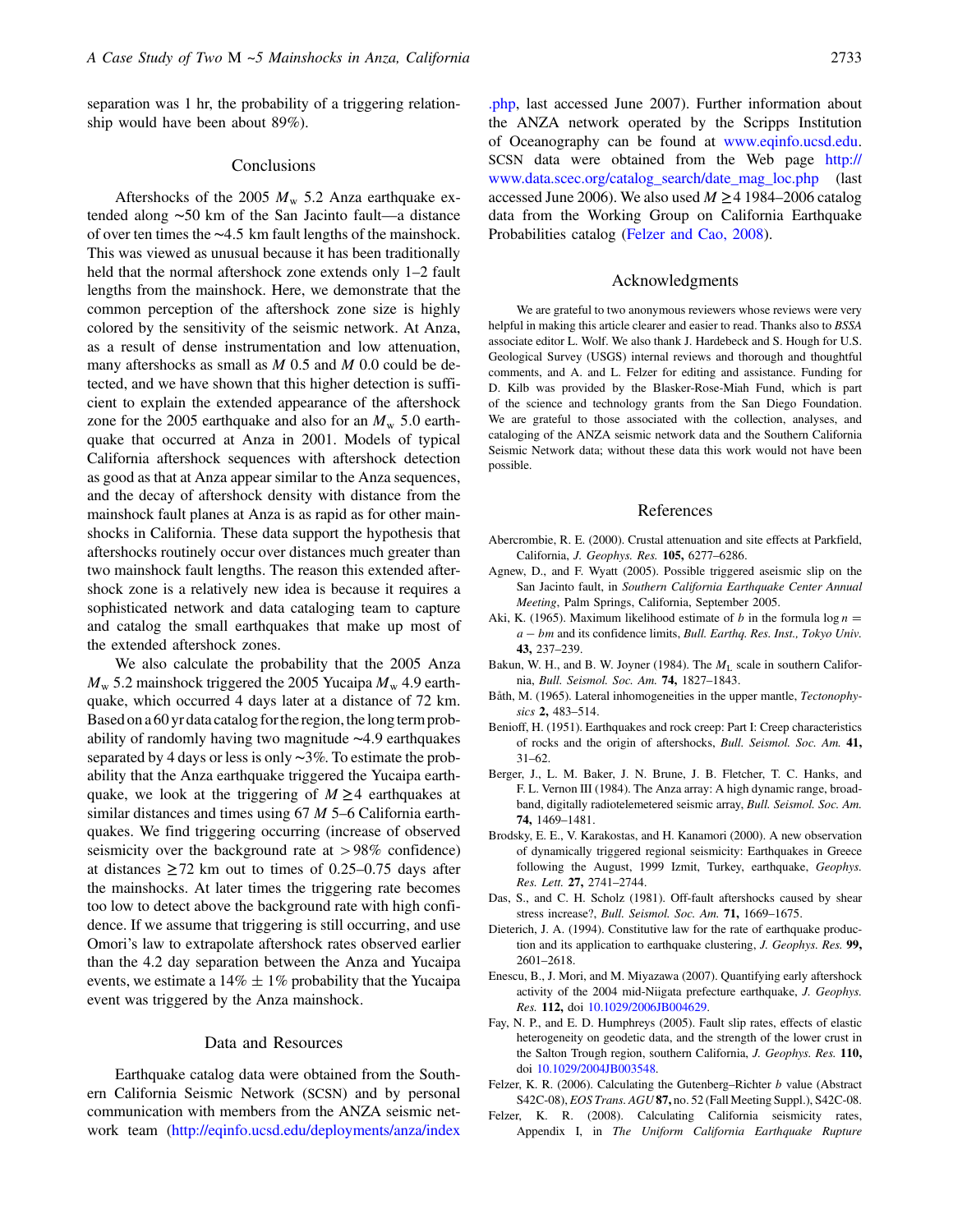Forecast (2) (UCERF 2), U.S. Geol. Surv. Open-File Rept. 2007- 1437I, 42 pp.

- <span id="page-13-15"></span>Felzer, K. R., and E. E. Brodsky (2006). Decay of aftershock density with distance indicates triggering by dynamic stress, Nature 441, 735–738.
- <span id="page-13-33"></span>Felzer, K. R., and T. Cao (2008). WGCEP historical California earthquake catalog, Appendix H, in The Uniform California Earthquake Rupture Forecast (2) (UCERF 2), U.S. Geol. Surv. Open-File Rept. 2007- 1437H, 127 pp.
- <span id="page-13-42"></span>Felzer, K. R., R. E. Abercrombie, and G. Ekström (2003). Secondary aftershocks and their importance for aftershock prediction, Bull. Seismol. Soc. Am. 93, 1433-1448.
- <span id="page-13-31"></span>Felzer, K. R., R. E. Abercrombie, and G. Ekström (2004). A common origin for aftershocks, foreshocks, and multiplets, Bull. Seismol. Soc. Am. 94, 88–98.
- <span id="page-13-26"></span>Felzer, K. R., T. W. Becker, R. E. Abercrombie, G. Ekström, and J. R. Rice (2002). Triggering of the 1999  $M_w$  7.1 Hector Mine earthquake by aftershocks of the 1992  $M_{\rm w}$  7.3 Landers earthquake, J. Geophys. Res. 107, 2190, doi [10.1029/2001JB000911.](http://dx.doi.org/10.1029/2001JB000911)
- <span id="page-13-12"></span>Glowacka, E., F. A. Neva, G. D. de Cossío, V. Wong, and F. Farfán (2002). Fault slip, seismicity, and deformation in Mexicali Valley, Baja California, Mexico, after the m 7.1 1999 Hector Mine earthquake, Bull. Seismol. Soc. Am. 92, <sup>1290</sup>–1299.
- <span id="page-13-9"></span>Gomberg, J. (2001). The failure of earthquake failure models, *J. Geophys.* Res. 106, 16,253–16,263.
- <span id="page-13-38"></span>Gomberg, J., P. Bodin, and P. A. Reasenberg (2003). Observing earthquakes triggered in the near field by dynamic deformations, Bull. Seismol. Soc. Am. 93, 118-138.
- <span id="page-13-28"></span>Gutenberg, B., and C. F. Richter (1944). Frequency of earthquakes in California, Bull. Seismol. Soc. Am. 4, <sup>185</sup>–188.
- <span id="page-13-23"></span>Hadley, D., and H. Kanamori (1979). Regional S-wave structure for southern California from the analysis of teleseismic Rayleigh waves, Geophys. J. Int. 58, <sup>655</sup>–666.
- <span id="page-13-7"></span>Helmstetter, A., and B. E. Shaw (2006). Relation between stress heterogeneity and aftershock rate in the rate and state model, J. Geophys. Res. 111, doi [10.1029/2005JB0040077](http://dx.doi.org/10.1029/2005JB0040077).
- <span id="page-13-44"></span>Helmstetter, A., and D. Sornette (2003). Båth's law derived from the Gutenberg–Richter law and from aftershock properties, Geophys. Res. Lett. 30, 2069, doi [10.1029/2003GL018186.](http://dx.doi.org/10.1029/2003GL018186)
- <span id="page-13-32"></span>Helmstetter, A., Y. Y. Kagan, and D. D. Jackson (2005). Importance of small earthquakes for stress transfers and earthquake triggering, J. Geophys. Res. 110, B05S08, doi [10.1029/2004JB003286.](http://dx.doi.org/10.1029/2004JB003286)
- <span id="page-13-27"></span>Helmstetter, A., Y. Y. Kagan, and D. D. Jackson (2006). Comparison of short-term and time-independent earthquake forecast models for southern California, Bull. Seismol. Soc. Am. 96, <sup>90</sup>–106.
- <span id="page-13-11"></span>Hill, D. P., P. A. Reasenberg, A. Michael, W. J. Arabaz, G. Beroza, D. Brumbaugh, J. N. Brune, R. Castro, S. Davis, D. dePolo, W. L. Ellsworth, J. Gomberg, S. Harmsen, L. House, S. M. Jackson, M. J. S. Johnston, L. Jones, R. Keller, S. Malone, L. Munguia, S. Nava, J. C. Pechmann, A. Sanford, R. W. Simpson, R. B. Smith, M. Stark, M. Stickney, A. Vidal, S. Walter, V. Wong, and J. Zollweg (1993). Seismicity remotely triggered by the magnitude 7.3 Landers, California, earthquake, Science 260, <sup>1617</sup>–1623.
- <span id="page-13-8"></span>Hill, D. P. (2008). Dynamic stresses, Coulomb failure, and remote triggering, Bull. Seismol. Soc. Am. 98, <sup>66</sup>–92.
- <span id="page-13-16"></span>Hough, S. E. (2005). Remotely triggered earthquakes following moderate mainshocks (or why California is not falling into the ocean), Seism. Res. Lett. 76, <sup>58</sup>–66.
- <span id="page-13-10"></span>Hough, S. E., and L. M. Jones (1997). Aftershocks: Are they earthquakes or afterthoughts?, EOS Trans. AGU 78, <sup>505</sup>–508.
- <span id="page-13-20"></span>Hough, S. E., J. G. Anderson, J. Brune, F. Vernon III, J. Berger, J. Fletcher, L. Haar, L. Hanks, and L. Baker (1988). Attenuation near Anza, California, Bull. Seismol. Soc. Am. 78, <sup>672</sup>–691.
- <span id="page-13-5"></span>Kilb, D., J. Gomberg, and P. Bodin (2000). Triggering of earthquake aftershocks by dynamic stress, Nature 408, <sup>570</sup>–574.
- <span id="page-13-35"></span>Kilb, D., V. G. Martynov, and F. L. Vernon (2007). Aftershock detection thresholds as a function of time: Results from the ANZA seismic

network following the 31 October 2001  $M_L$  5.1 Anza, California, earthquake, Bull. Seismol. Soc. Am. 97, no. 3, 780-792, doi [10.1785/0120060116.](http://dx.doi.org/10.1785/0120060116)

- <span id="page-13-19"></span>King, N. E., and J. C. Savage (1983). Strain rate profile across the Elsinore, San Jacinto, and the San Andreas faults near Palm Springs, California, Geophys. Res. Lett. 10, <sup>55</sup>–57.
- <span id="page-13-18"></span>Main, I. (2006). A hand on the aftershock trigger, Nature 441, 704-705.
- <span id="page-13-39"></span>Mallman, E. P., and M. D. Zoback (2007). Assessing elastic coulomb stress transfer models using seismicity rates in southern California and southwestern Japan, J. Geophys. Res. 112, B03304, doi [10.1029/](http://dx.doi.org/10.1029/2005JB004076) [2005JB004076](http://dx.doi.org/10.1029/2005JB004076).
- <span id="page-13-3"></span>Nur, A., and J. R. Booker (1972). Aftershocks caused by pore fluid flow?, Science 175, <sup>885</sup>–887.
- <span id="page-13-25"></span>Ogata, Y. (1988). Statistical models for earthquake occurrence and residual analysis for point processes, J. Am. Stat. Assoc. 83, 9-27.
- <span id="page-13-0"></span>Omori, F. (1894). On the aftershocks of earthquakes, J. College Sci. Imp. Univ. Tokyo 7, <sup>111</sup>–200.
- <span id="page-13-37"></span>Parsons, T. (2002). Global Omori law decay of triggered earthquakes: Large aftershocks outside the classical aftershock zone, J. Geophys. Res. 107, 2199, doi [10.1029/2001JB000646](http://dx.doi.org/10.1029/2001JB000646).
- <span id="page-13-6"></span>Parsons, T. (2005). A hypothesis for delayed dynamic triggering, Geophys. Res. Lett. 32, L04302, doi [10.1029/2004GL021811.](http://dx.doi.org/10.1029/2004GL021811)
- <span id="page-13-40"></span>Pollitz, F. F., and M. J. S. Johnston (2006). Direct test of static stress versus dynamic stress triggering of aftershocks, Geophys. Res. Lett. 33, L15318, doi [10.1029/2006GL026764.](http://dx.doi.org/10.1029/2006GL026764)
- <span id="page-13-13"></span>Prejean, S. G., D. P. Hill, E. E. Brodsky, S. E. Hough, M. J. S. Johnston, S. D. Malone, D. H. Oppenheimer, A. M. Pitt, and K. B. Richards-Dinger (2004). Remotely triggered seismicity on the United States west coast following the  $M_{\rm w}$  7.9 Denali fault earthquake, *Bull. Seis*mol. Soc. Am. 94, S348–S359.
- <span id="page-13-34"></span>Reasenberg, P. A., and L. M. Jones (1989). Earthquake hazard after a mainshock in California, Science 243, <sup>1173</sup>–1176.
- <span id="page-13-43"></span><span id="page-13-2"></span>Richter, C. F. (1958). Elementary Seismology, W. F. Freeman, San Francisco.
- Scholz, C. H. (1968). Mircrofractures, aftershocks, and seismicity, *Bull*. Seismol. Soc. Am. 58, <sup>1117</sup>–1130.
- <span id="page-13-29"></span>Schorlemmer, D., J. Woessner, and C. Bachmann (2006). Probabilistic estimates of monitoring completeness of seismic networks, Seism. Res. Lett. 77, 233.
- <span id="page-13-24"></span>Silverman, B. W. (1986). Density Estimation for Statistics and Data Analysis, Chapman and Hall, New York.
- <span id="page-13-41"></span>Sornette, A., and D. Sornette (1999). Renormalization of earthquake aftershocks, Geophys. Res. Lett. 26, 1981-1984.
- <span id="page-13-17"></span>Steacy, S., J. Gomberg, and M. Cocco (2005). Introduction to special section: Stress transfer, earthquake triggering, and time-dependent seismic hazard, J. Geophys. Res. 110, B05S01.
- <span id="page-13-4"></span>Toda, S., R. S. Stein, P. A. Reasenberg, J. H. Dieterich, and A. Yoshida (1998). Stress transfer by the  $M_w = 6.9$  Kobe, Japan earthquake: Effect on aftershocks and future earthquake probabilities, J. Geophys. Res. 103, 24,543–24,565.
- <span id="page-13-1"></span>Utsu, T. (1961). A statistical study on the occurrence of aftershocks, Geophys. Mag. 30, <sup>521</sup>–605.
- <span id="page-13-36"></span>Van der Elst, N. J., and E. E. Brodsky (2008). Quantifying dynamic earthquake triggering in the near and far-field (Abstract S23C01), EOS Trans. AGU, 89, no. 53 (Fall Meet. Suppl.), S23C01.
- <span id="page-13-22"></span>Vernon, F. L. (1989). Analysis of data recorded on the Anza seismic network, Ph.D. Thesis, Scripps Institution of Oceangraphy, University of California, San Diego.
- <span id="page-13-30"></span>Walker, K., D. Kilb, and G. Lin (2005). The 2001 and 2005 Anza earthquakes: Aftershock focal mechanisms, in Southern California Earthquake Center Annual Meeting, Palm Springs, California, September 2005.
- <span id="page-13-21"></span>Wells, D. L., and K. J. Coppersmith (1995). New empirical relationships among magnitude, rupture length, rupture width, rupture area, and surface displacement, Bull. Seismol. Soc. Am. 84, 974-1002.
- <span id="page-13-14"></span>West, M., J. J. Sanchez, and S. R. McNutt (2005). Periodically triggered seismicity at Mount Wrangell, Alaska, after the Sumatra earthquake, Science 308, <sup>1144</sup>–1146.